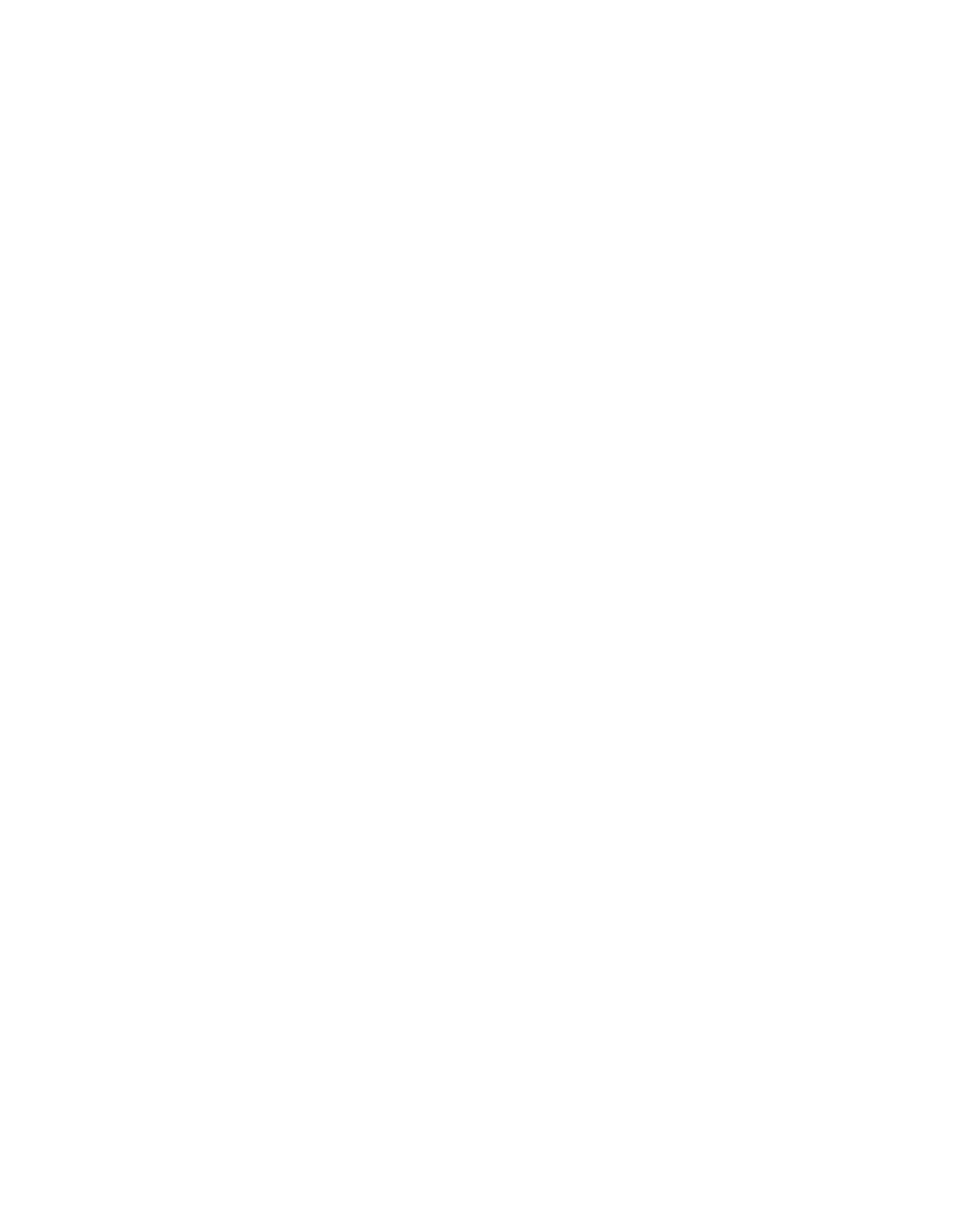

*The Fun and Honor Society Of The Marine Corps League* 

# **CERTIFICATION**

This is to certify that these attached pages constitute the original and correct Edition of the BYLAWS of the LENNY MARGOLIS POUND #300, TENNESSEE PACK of the MILITARY ORDER OF THE DEVIL DOGS, as adopted at a POUND GROWL, convened at Gray, Tennessee on the second (2nd) day of November, in the year of our Lord Two Thousand Ten(2010).

 $\omega$  w  $\tilde{C}$ POD Jack Larkey SIR POUND KEEPER

PUP Tom Pardue

SIR POUND SMART DOG

ATTESTED

PDD Steven Bickford

SIR POUND DOG ROBBER

*~~It's an Honor to be a Devil Dog~~* 

**LENNY MARGOLIS POUND #300 BYLAWS** i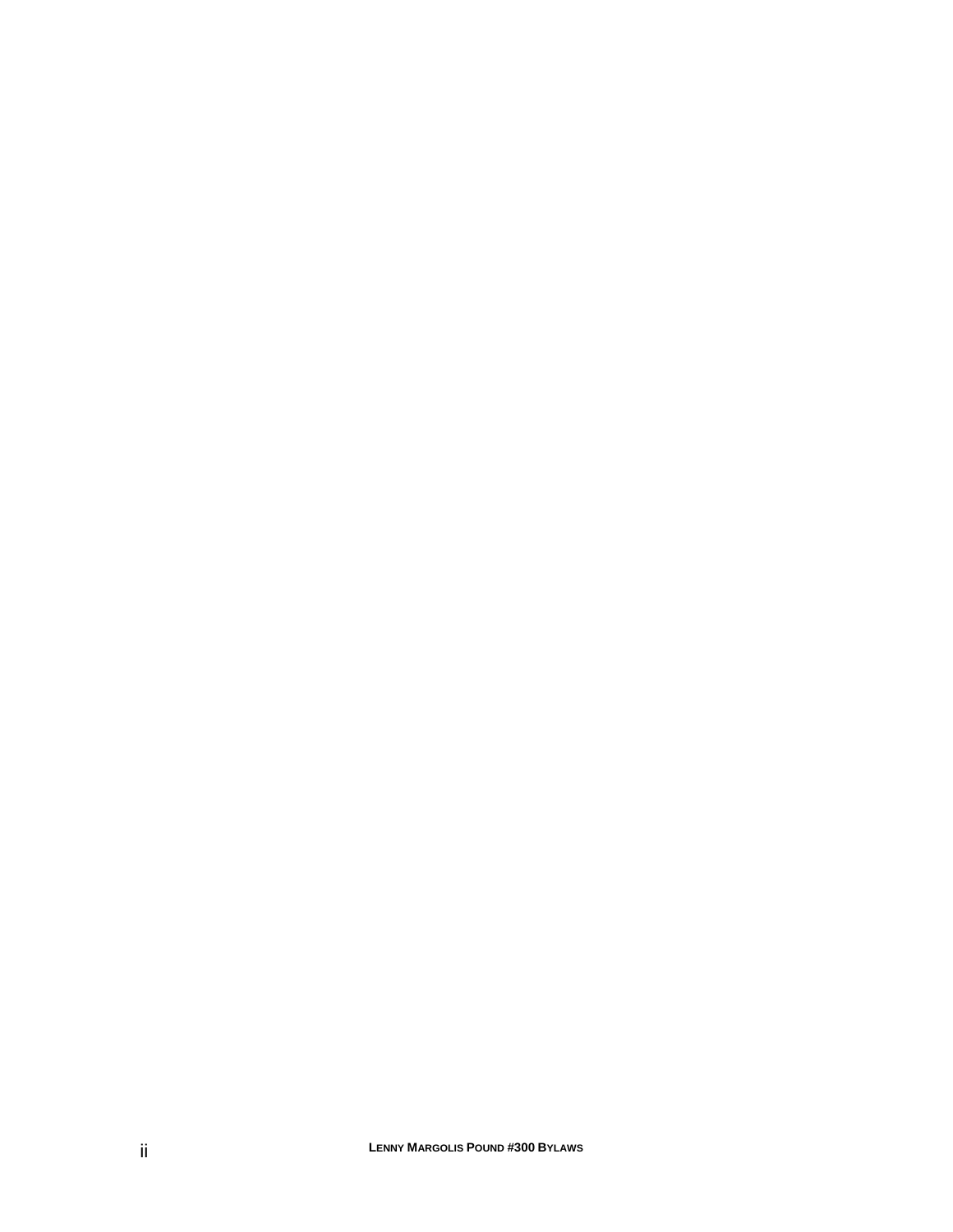

*The Fun and Honor Society Of The Marine Corps League* 

# **CERTIFICATION**

Having reviewed the BYLAWS of the LENNY MARGOLIS POUND #300, TENNESSEE PACK, MILITARY ORDER OF THE DEVIL DOGS, enacted in their POUND GROWL on November 2, 2010, and finding them neither in conflict nor inconsistent with the BYLAWS of the TENNESSEE PACk and the MODD KENNEL BYLAWS, I do hereby approve of said BYLAWS in accordance with Article Three, Section 303 of the MODD KENNEL BYLAWS effective this date.

> \_\_\_\_\_\_\_\_\_\_\_\_\_\_\_\_\_\_\_\_\_\_\_\_\_\_\_ PDD John W. Heinz Jr. WORTHY PACK SMART DOG MILITARY ORDER OF THE DEVIL DOGS

\_\_\_\_\_\_\_\_\_\_\_\_\_\_\_\_\_\_\_\_\_\_\_\_\_\_\_ (Date)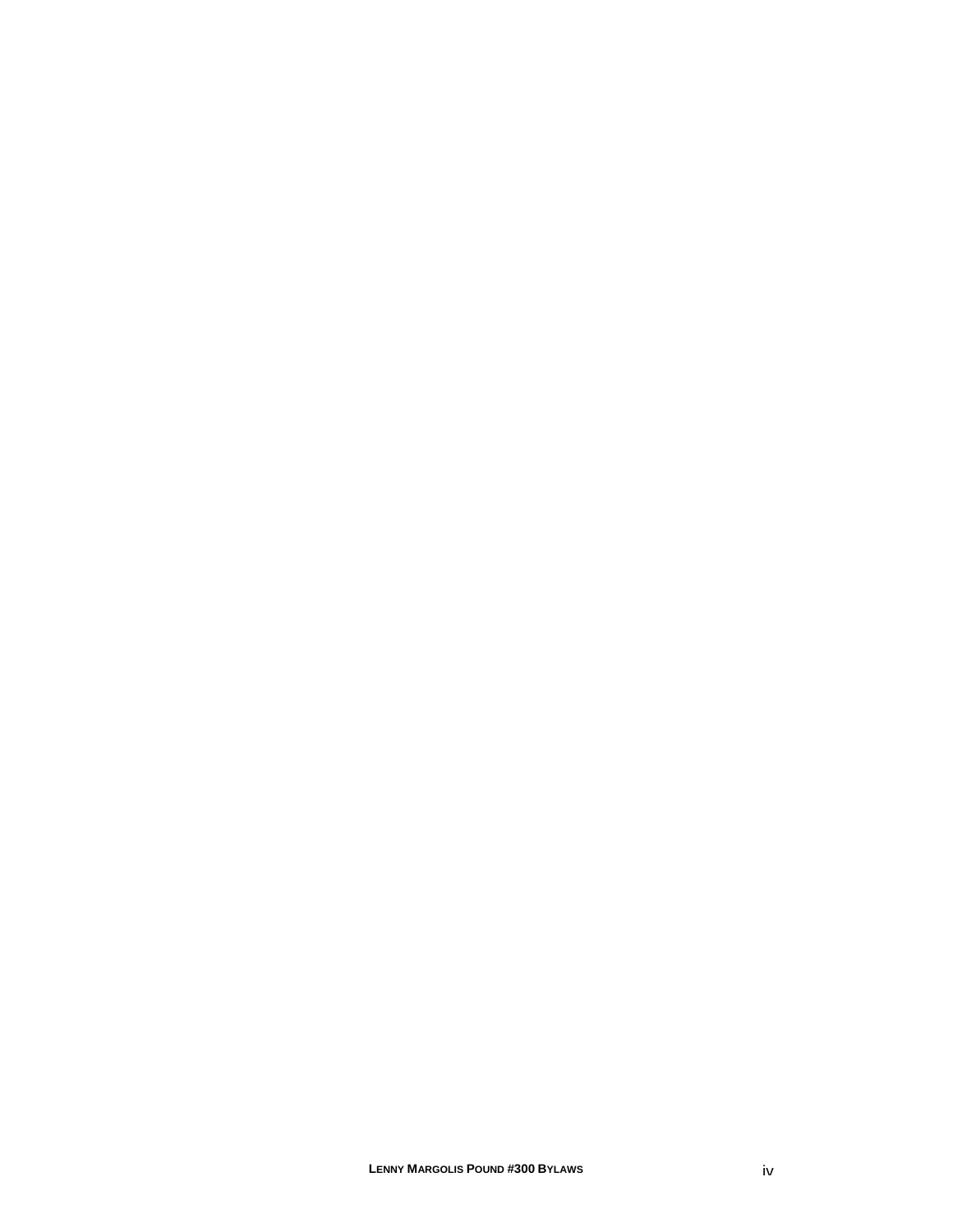## **TABLE OF CONTENTS**

| <b>Original Certification</b>                                                                                                                                                                                                                                                                                                                                                                                                                                                                                                                                                                                                                                                                                                                                                                                                                         | i                                                                                                                                                            |
|-------------------------------------------------------------------------------------------------------------------------------------------------------------------------------------------------------------------------------------------------------------------------------------------------------------------------------------------------------------------------------------------------------------------------------------------------------------------------------------------------------------------------------------------------------------------------------------------------------------------------------------------------------------------------------------------------------------------------------------------------------------------------------------------------------------------------------------------------------|--------------------------------------------------------------------------------------------------------------------------------------------------------------|
| <b>Original Pack Smart Dog Certification</b>                                                                                                                                                                                                                                                                                                                                                                                                                                                                                                                                                                                                                                                                                                                                                                                                          | iii                                                                                                                                                          |
| Additional Certifications (as required for future changes after initial printing)                                                                                                                                                                                                                                                                                                                                                                                                                                                                                                                                                                                                                                                                                                                                                                     | V                                                                                                                                                            |
| <b>Table of Contents</b>                                                                                                                                                                                                                                                                                                                                                                                                                                                                                                                                                                                                                                                                                                                                                                                                                              | ix                                                                                                                                                           |
| <b>BYLAWS</b>                                                                                                                                                                                                                                                                                                                                                                                                                                                                                                                                                                                                                                                                                                                                                                                                                                         |                                                                                                                                                              |
| <b>ARTICLE</b> I<br><b>MEMBERSHIP</b><br><b>SECTION 101 - ELIGIBILITY</b><br>SECTION 102 - APPLICATION FOR MEMBERSHIP OR DEGREE ADVANCEMENT<br><b>SECTION 103 - ELECTION</b><br><b>SECTION 104 - NOTIFICATION</b><br><b>SECTION 105 - OBLIGATION</b><br><b>SECTION 106 - REJECTION</b><br><b>SECTION 107 - POUND DOG ROBBER RESPONSIBILITIES</b><br><b>SECTION 108 - GOOD STANDING</b><br><b>SECTION 109 - TRANSFER</b><br><b>SECTION 110 - DELINQUENCY</b><br><b>SECTION 111 - REINSTATEMENT</b>                                                                                                                                                                                                                                                                                                                                                     | $I-1$<br>$I-2$<br>$-2$<br>$I-2$<br>$-2$<br>$-2$<br>$-3$<br>$-3$<br>$I-3$<br>$I - 4$<br>$I - 4$                                                               |
| <b>SECTION 112 - REMOVING INELIGIBLES</b><br><b>SECTION 113 - RIGHT OF APPEAL</b>                                                                                                                                                                                                                                                                                                                                                                                                                                                                                                                                                                                                                                                                                                                                                                     | $-4$<br>$I - 4$                                                                                                                                              |
| <b>ARTICLE II</b><br><b>LENNY MARGOLIS POUND #300</b><br>SECTION 201 - AUTHORITY OF THE LENNY MARGOLIS POUND #300<br>SECTION 202 - GROWLS OF THE POUND - REGULAR, ANNUAL, SPECIAL & STAFF<br><b>SECTION 203 - QUORUM</b><br>SECTION 204 - CHARTER SURRENDER, SUSPENSION, OR REVOCATION<br>SECTION 205 - ELIGIBILITY TO OFFICE<br>SECTION 206 - ELECTED AND APPOINTED POUND OFFICERS - POUND STAFF<br><b>SECTION 207 - ELECTION OF OFFICERS</b><br>SECTION 208 - DUTIES AND AUTHORITY OF POUND OFFICERS, TENURE<br><b>SECTION 209 - PAST POUND OFFICERS</b><br><b>SECTION 210 - VACANCY IN OFFICE</b><br><b>SECTION 211 - VOTING</b><br><b>SECTION 212 - INITIATION</b><br><b>SECTION 213 - CERTIFICATION</b><br>SECTION 214 - ACTS OF THE POUND<br>SECTION 215 - POUND DEFAULT<br><b>SECTION 216 - ORDER OF BUSINESS</b><br><b>ARTICLE III AWARDS</b> | $II-1$<br>$II-1$<br>$II-2$<br>$II-2$<br>$II-2$<br>$II-2$<br>$II-3$<br>$II-3$<br>$II-3$<br>$II-3$<br>$II-4$<br>$II-4$<br>$II-4$<br>$II-4$<br>$II-5$<br>$II-5$ |
| <b>SECTION 300 - GENERAL</b><br><b>SECTION 301 - KENNEL AWARDS</b><br>SECTION 302 - TENNESSEE PACK DOG OF THE YEAR<br>SECTION 303 - LENNY MARGOLIS POUND #300 DOG OF THE YEAR<br>SECTION 304 - EXCEPTIONS<br><b>SECTION 305 - ADDITIONAL AWARDS</b>                                                                                                                                                                                                                                                                                                                                                                                                                                                                                                                                                                                                   | $III-1$<br>$III-1$<br>$III-1$<br>$III-1$<br>$III-2$<br>$III-2$                                                                                               |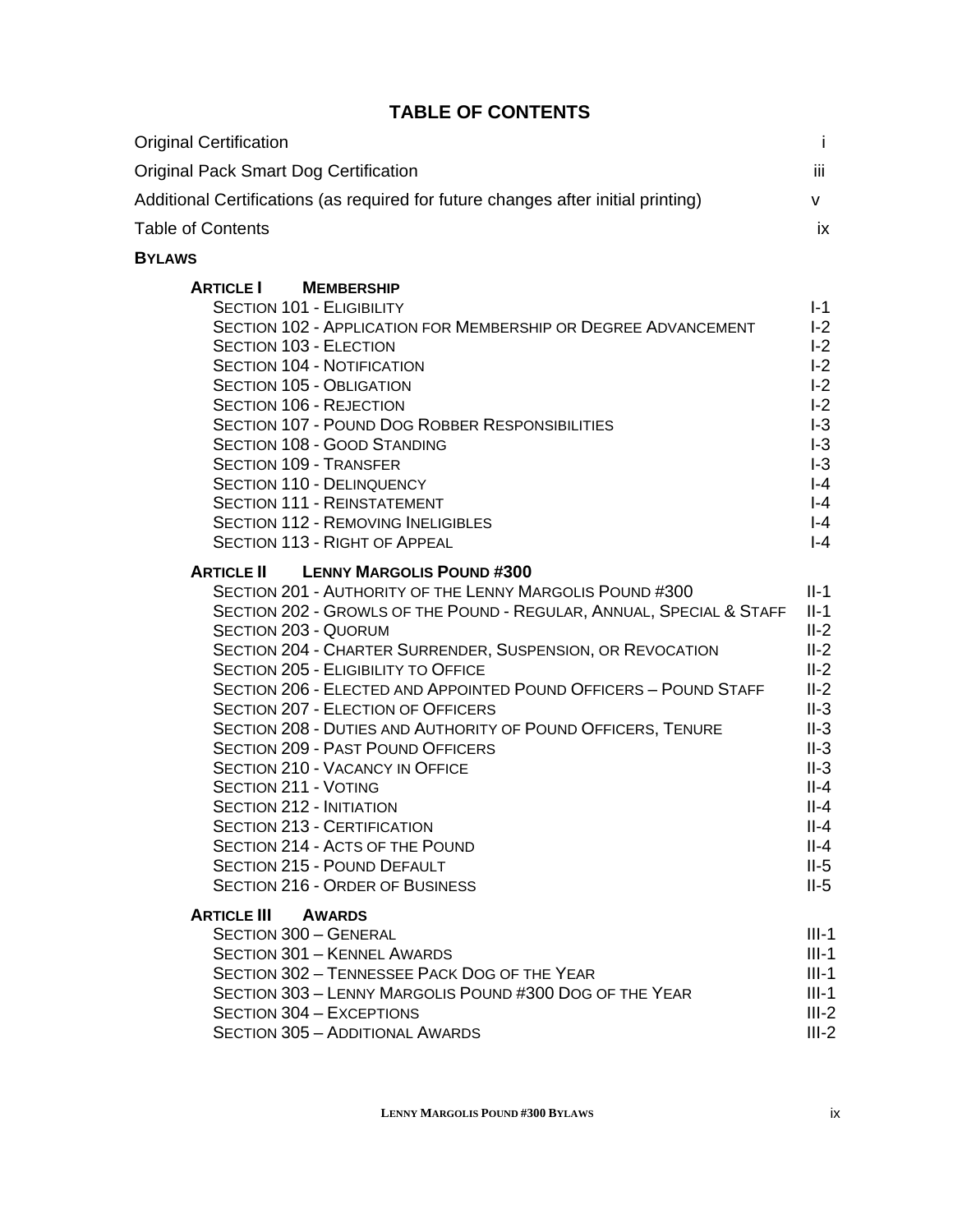#### **ARTICLE IV FISCAL AND FINANCE**

| SECTION 401 - FISCAL YEAR AND MEMBERSHIP YEAR               | $IV-1$ |
|-------------------------------------------------------------|--------|
| <b>SECTION 402 - FISCAL OFFICERS AND BONDING</b>            | $IV-1$ |
| <b>SECTION 403 - REVENUE</b>                                | $IV-1$ |
| <b>SECTION 404 - ELECTION FEES AND MEMBERSHIP DUES</b>      | $IV-1$ |
| <b>SECTION 405 - FORWARDING MEMBERSHIP DUES</b>             | $IV-2$ |
| <b>SECTION 406 - PACK BUDGET</b>                            | $IV-2$ |
| <b>SECTION 407 - ADDITIONAL AUTHORITY TO OBLIGATE FUNDS</b> | $IV-2$ |
| <b>SECTION 408 - PACK BOARD OF AUDITORS</b>                 | $IV-2$ |
| <b>SECTION 409 - LIMITATIONS</b>                            | $IV-2$ |
| <b>SECTION 410 - ADDITIONAL FISCAL MATTERS</b>              | $IV-2$ |
| <b>ARTICLE V</b><br><b>GENERAL</b>                          |        |
| <b>SECTION 501 - INITIATIONS</b>                            | $V-1$  |
| <b>SECTION 502 - UNIFORMS</b>                               | $V-1$  |
| <b>SECTION 503 - REPORTS</b>                                | $V-1$  |
| <b>SECTION 504 - INSTALLING OFFICERS</b>                    | $V-1$  |
| <b>SECTION 505 - DISCIPLINE</b>                             | $V-1$  |
| SECTION 506 - POLICY                                        | $V-1$  |
| <b>SECTION 507 - OTHER CONSIDERATIONS</b>                   | $V-1$  |
| <b>SECTION 508 - PRIOR ENACTMENTS</b>                       | $V-1$  |
| <b>SECTION 509 - EFFECTIVE DATE</b>                         | $V-1$  |
| SECTION 510 - DISTRIBUTION                                  | $V-1$  |
| SECTION 511 - DISSOLUTION                                   | $V-1$  |
| SECTION 512 - FINES                                         | $V-2$  |
| <b>SECTION 513 - ADDITIONAL PASSPORT FEES</b>               |        |
| $V-2$                                                       |        |
| <b>ARTICLE VI</b><br><b>AMENDING THE BYLAWS</b>             |        |
| SECTION 601 - BYLAWS, METHOD OF AMENDING                    | $VI-1$ |
| <b>ENCLOSURES</b>                                           |        |
|                                                             |        |

| <b>ENCLOSURE I-MILITARY ORDER OF THE DEVIL DOGS AWARDS</b> | $E-1-1$ |
|------------------------------------------------------------|---------|
|------------------------------------------------------------|---------|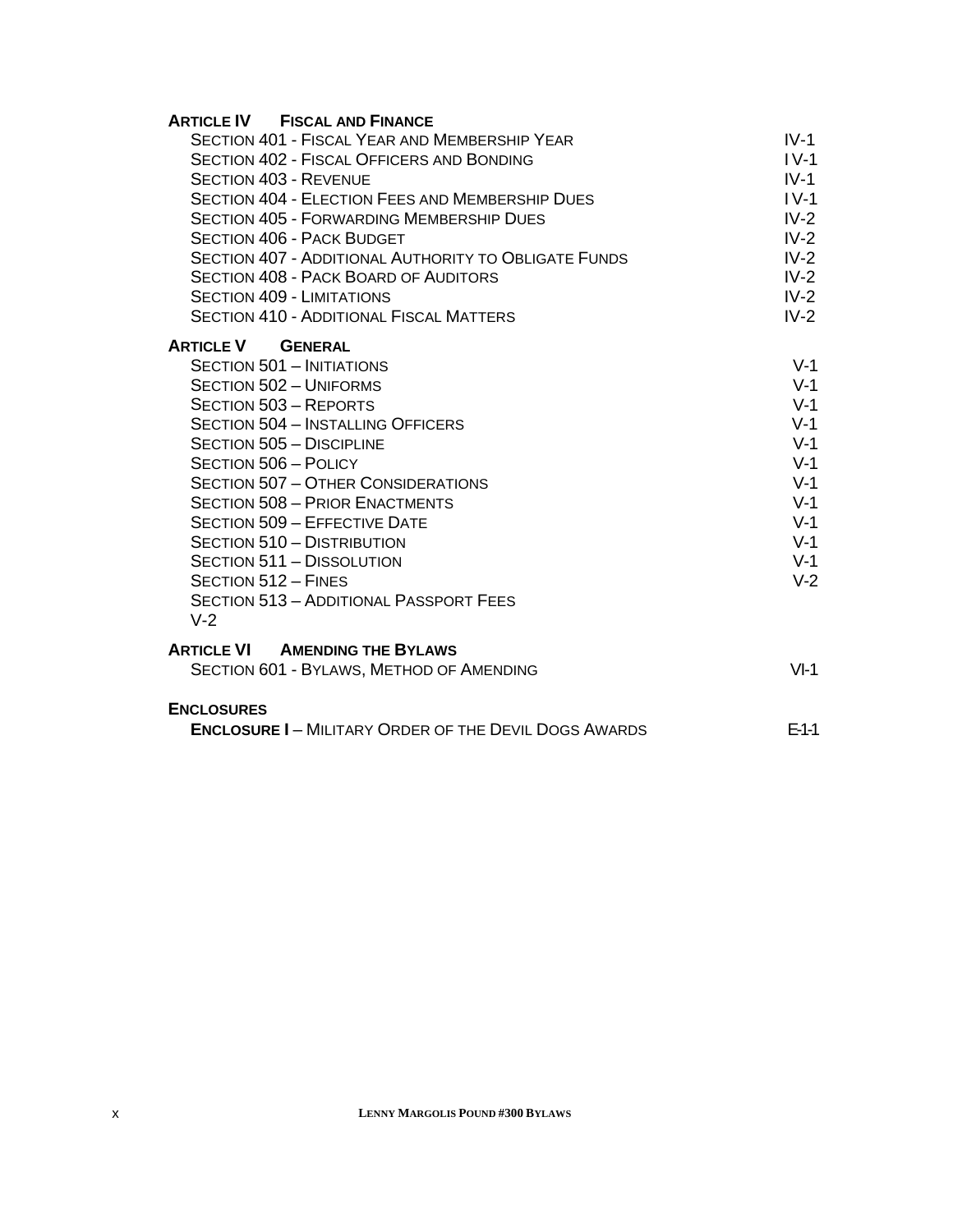# **LENNY MARGOLIS POUND #300 TENNESSEE PACK MILITARY ORDER OF THE DEVIL DOGS BYLAWS**

### **PREAMBLE TO BYLAWS**

These BYLAWS at no time will change or take away any BYLAWS set forth in the KENNEL or PACK BYLAWS. These are enacted to see that every Dog in the POUND is treated fairly, squarely, and equally. They are for the good of the POUND and the members of POUND #300.

### **ARTICLE I -- MEMBERSHIP**

#### **SECTION 101 -- ELIGIBILITY**

 **A.** Membership in the MILITARY ORDER OF DEVIL DOGS shall be open to any REGULAR MEMBER of the Marine Corps League who has been invited to join the ORDER and, at the time of the APPLICATION FOR MEMBERSHIP in the ORDER is made, shall be:

**(1)** In good standing; with Membership Dues in the Marine Corps League fully paid;

**(2)** Of good character and reputation;

 **(3)** In full compliance with the requirements set forth in the MODD BYLAWS for the several Degrees of Membership herein determined.

**B.** The Degrees of Membership in the MILITARY ORDER OF DEVIL DOGS, and the time and place the Degrees will be conferred are herewith and hereby established as follows:

 **(1)** The DEGREE OF PUP to normally be granted to all qualified candidates only at any GROWL OF THE POUND.

 **(2)** The DEGREE OF DEVIL DOG to normally be granted to all qualified candidates only at any GROWL OF THE PACK.

 **(3)** The DEGREE OF PEDIGREED DEVIL DOG to normally be granted to all qualified candidates only at the SUPREME GROWL OF THE KENNEL.

 **(4)** Granting of Degrees of Membership in the ORDER is subject to restrictions and limitations and exceptions contained in ARTICLE I of the KENNEL BYLAWS, and any exceptions to those provisions will only be those specifically authorized in the KENNEL BYLAWS, by the KENNEL BOARD OF TRUSTEES, or by the HONORABLE CHIEF DEVIL DOG.

**C**. Nominations for Membership.

 **(1)** Candidates for the DEGREE OF PUP must be sponsored by two members of the ORDER, designated as DOG CATCHERS, each of whom has the DEGREE OF DEVIL DOG or PEDIGREED DEVIL DOG.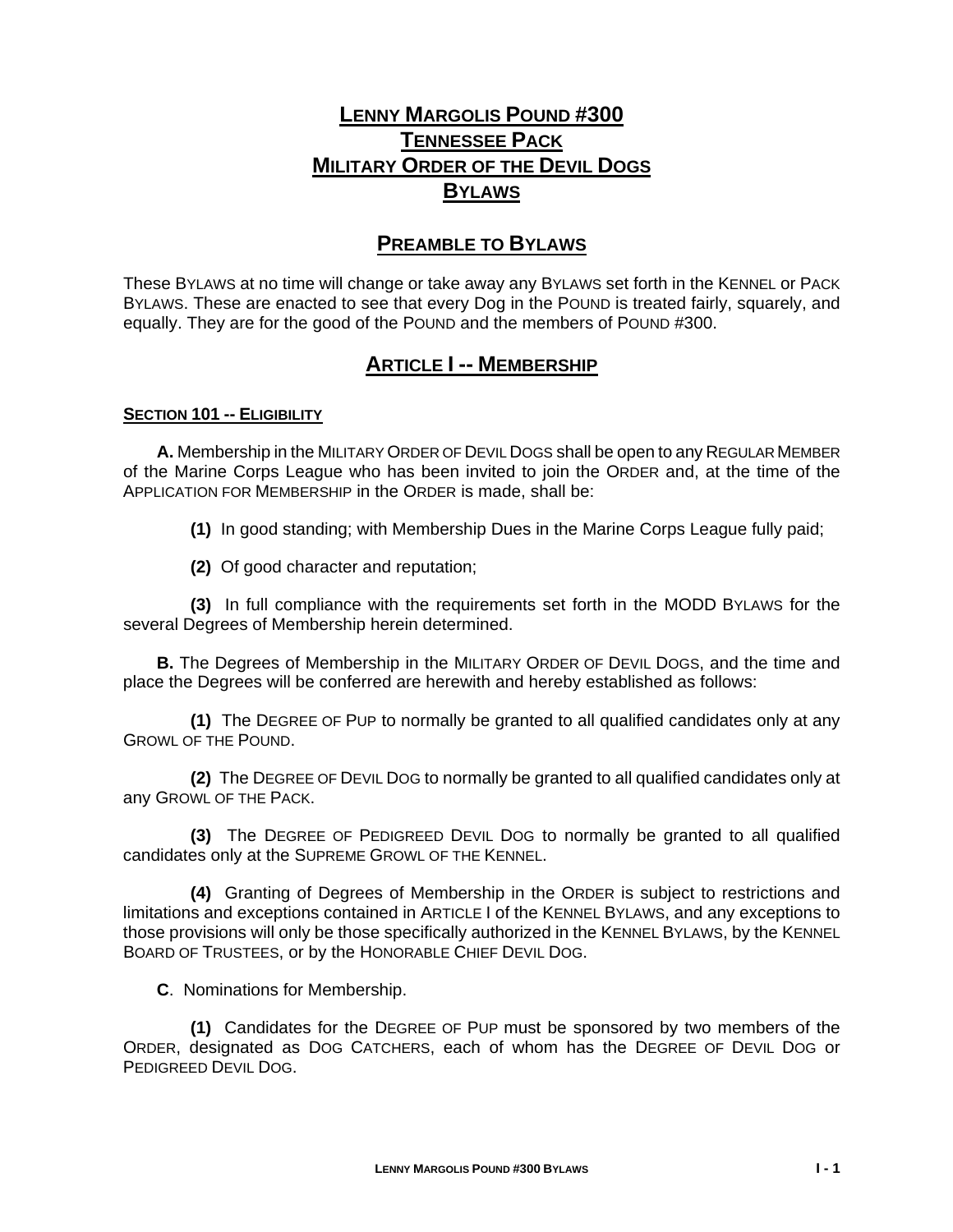**(2)** Nominations for membership should be in writing signed by the nominating members and given to the DOG ROBBER prior to the GROWL. This nomination should state the qualifications of candidate being nominated and read to those at the GROWL before voting.

**D.** No member of the LENNY MARGOLIS POUND #300 shall advance a degree without attending at least two (2) POUND GROWLS the year of the Convention they are advancing. The POUND, on a case-by-case basis, will consider exceptions depending on the member's situation. The Dog must have participated in POUND functions.

**SECTION 102 – APPLICATION FOR MEMBERSHIP OR DEGREE ADVANCEMENT** – Every Application for consideration must on approved Application Forms supplied by the Kennel Headquarters, fully completed in writing or typewritten and signed by the applicant. Any supplemental papers pertinent to the Degree of Membership for which Application is filed as set forth in the applicable sub-sections of ARTICLE I of the KENNEL BYLAWS must accompany the application.

#### **SECTION 103 - ELECTION**

**A.** Under the Order of Business "Election of Candidates" the POUND DOG ROBBER shall read all applications for obligation and initiation, certifying as to their correctness and as to the amount of membership dues and/or election fees accompanying each application.

**B.** Voting shall be either by a show of hands or written, and shall be under supervision of the SMART DOG and POLICE DOG, with the POUND KEEPER (the presiding officer having jurisdiction) confirming the results of the ballot.

**C.** It is permissible to vote for the candidates as a group. When the vote is taken for the group, a simple majority will determine the acceptance or rejection of the group. Rejection shall require a ballot for each and every candidate.

#### **SECTION 104 - NOTIFICATION**

**A.** The POUND DOG ROBBER shall promptly notify all successful candidates of the time and place for obligation and it shall be the duty of the candidates to be present.

**B.** Should the successful PUP candidate fail to appear at two successive GROWLS OF THE POUND or at the GROWL OF THE PACK without just and valid reason, the approval shall be withdrawn, the Membership Dues refunded and the Election Fee forfeited to the POUND. They shall not be eligible for approval for a period of six calendar months from the last GROWL to which they were instructed to appear. They shall also be required to pay their proper membership dues and election fees.

**C.** Should the successful DEVIL DOG candidate fail to appear at the GROWL OF THE PACK to which they were instructed to appear, the approval shall be withdrawn and their election fee forfeited to the PACK. They will not be eligible again for obligation and initiation until one calendar year has elapsed, and the payment of a proper election fee accomplished

**SECTION 105 – OBLIGATION** - Any successful candidate, having appeared at the time and place fixed for the assembly of the Growl of the Unit of Obligation and initiation into the Degree called for in their Application, shall be initiated under supervision of the Pound Mad Dog into the mysteries of said Degree in accordance with the traditions of the Order. After the initiation, the candidate shall be obligated to the Degree as set forth in the Ritual of the Military Order of the Devil Dogs, by the Unit Presiding Officer or by any Past Presiding Officer of a superior unit.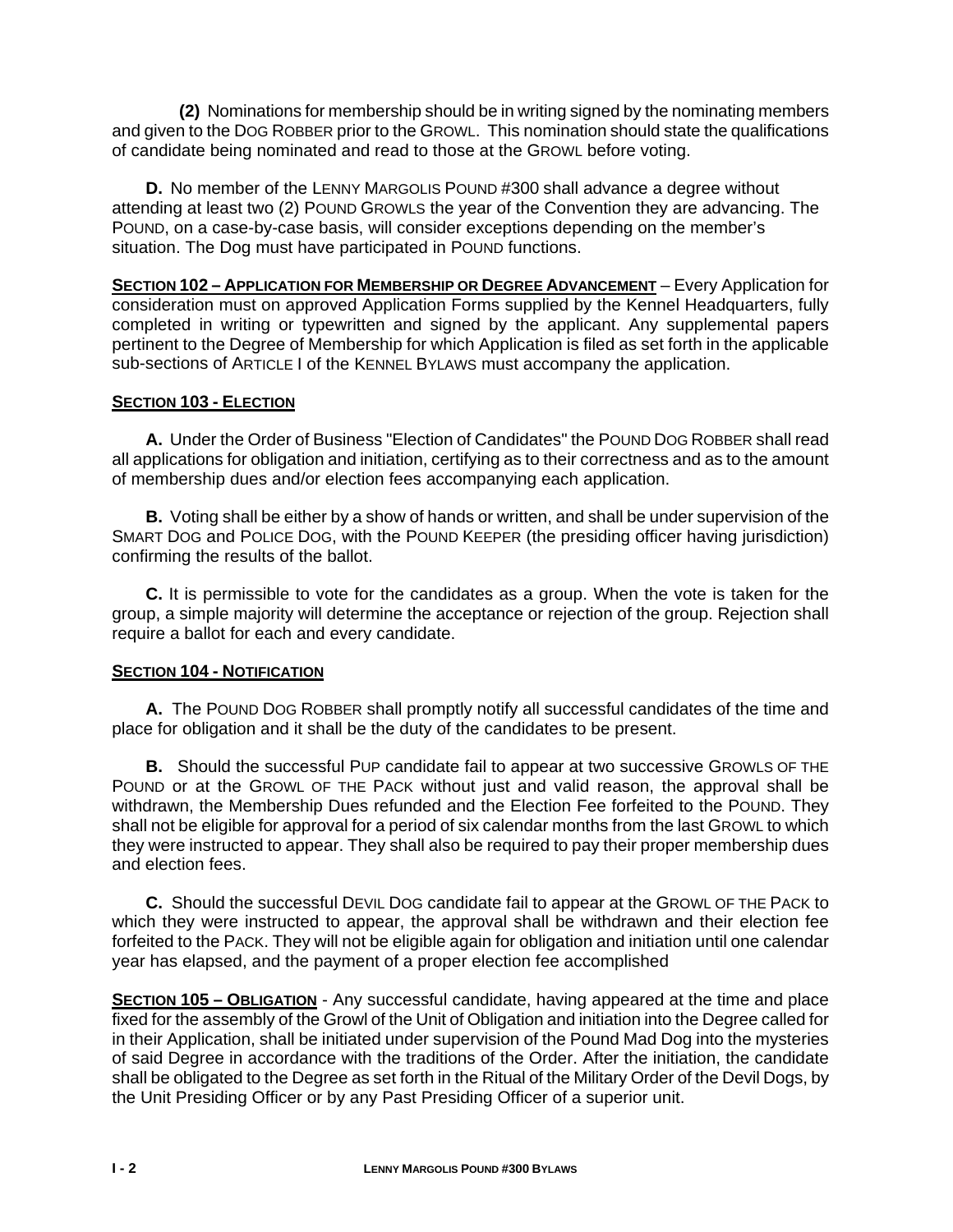**SECTION 106 – REJECTION** - Should the application of any candidate be rejected by the POUND or PACK, any Election Fees and in the case of the Application for the DEGREE OF PUP, the Membership Dues accompanying the Application shall be immediately returned to the Applicant by the POUND DOG ROBBER and the name of the rejected candidate cannot again be presented for consideration for such a period as set forth in the applicable sub-sections of ARTICLE I of the KENNEL BYLAWS.

#### **SECTION 107 - POUND DOG ROBBER RESPONSIBILITIES**

**A.** When a candidate has been successfully obligated, it shall be the duty of the POUND DOG ROBBER to date and certify the Application over their signature, and to distribute the Copies of the Application in accordance with the procedure established by the KENNEL.

**B.** In the event that the candidate fails to appear for the Initiation, or is Rejected by the POUND, it shall be the duty of the POUND DOG ROBBER to certify the specific disposition made on the Application, and place the date and over their signature. The original papers shall be retained in the POUND files and copies of the Application, duly certified and signed, shall be sent to the DOG ROBBERS of the PACK and KENNEL.

#### **SECTION 108 - GOOD STANDING**

**A.** All members of the MILITARY ORDER OF THE DEVIL DOGS, Inc., shall keep their membership dues in the Marine Corps League, Inc., and in the ORDER, paid for the current membership year, and shall otherwise maintain their membership in both organizations in good standing.

**B.** Dues for all Non-Paid Life Members in Pound #300 shall be fifteen (15) Big Bones if paid before 1 January of the fiscal year of those dues. If not paid before 1 January Pound dues will be 15 Big Bones with a two (2) Big Bones late fee. This will make the total of fifteen (15) Big Bones until 31 December and seventeen (17) Big Bones after that date. This includes Kennel Dues of ten (10) Big Bones and Pack Dues of four (4) Big Bones. New Fiscal Year Dues are due on 1 September following the Supreme Growl.

#### **SECTION 109 - TRANSFER**

**A.** Any Member of the ORDER may transfer from his present POUND to another POUND without payment of additional dues or transfer fees upon application and approval by the POUND to which he seeks transfer, provided he is in good standing at the time such application is made. If the transferring Member is delinquent in his dues, or is indebted to the losing POUND, he shall place himself in good standing before his transfer may be approved. The Request for Transfer form, supplied by the KENNEL will be used to effect the transfer.

**B.** The POUND from which the transfer is made will complete the appropriate Section on the Request for Transfer form, showing that the Member's dues are paid in full, and that he has no indebtedness to the losing POUND. This shall entitle the member, if the transfer is accepted by the receiving POUND, to all rights and privileges of the POUND to which he has transferred during the period for which his dues are paid.

**C.** If the losing POUND does not respond to the Request for Transfer in a timely manner, the Member shall have the right of appeal to the PACK to verify his dues status.

**D,** The gaining POUND will endorse the appropriate Section of the Request for Transfer certifying acceptance of the Member by the POUND. Copies of the Request for Transfer will be provided the losing POUND, the losing PACK (if applicable), the gaining POUND, and the gaining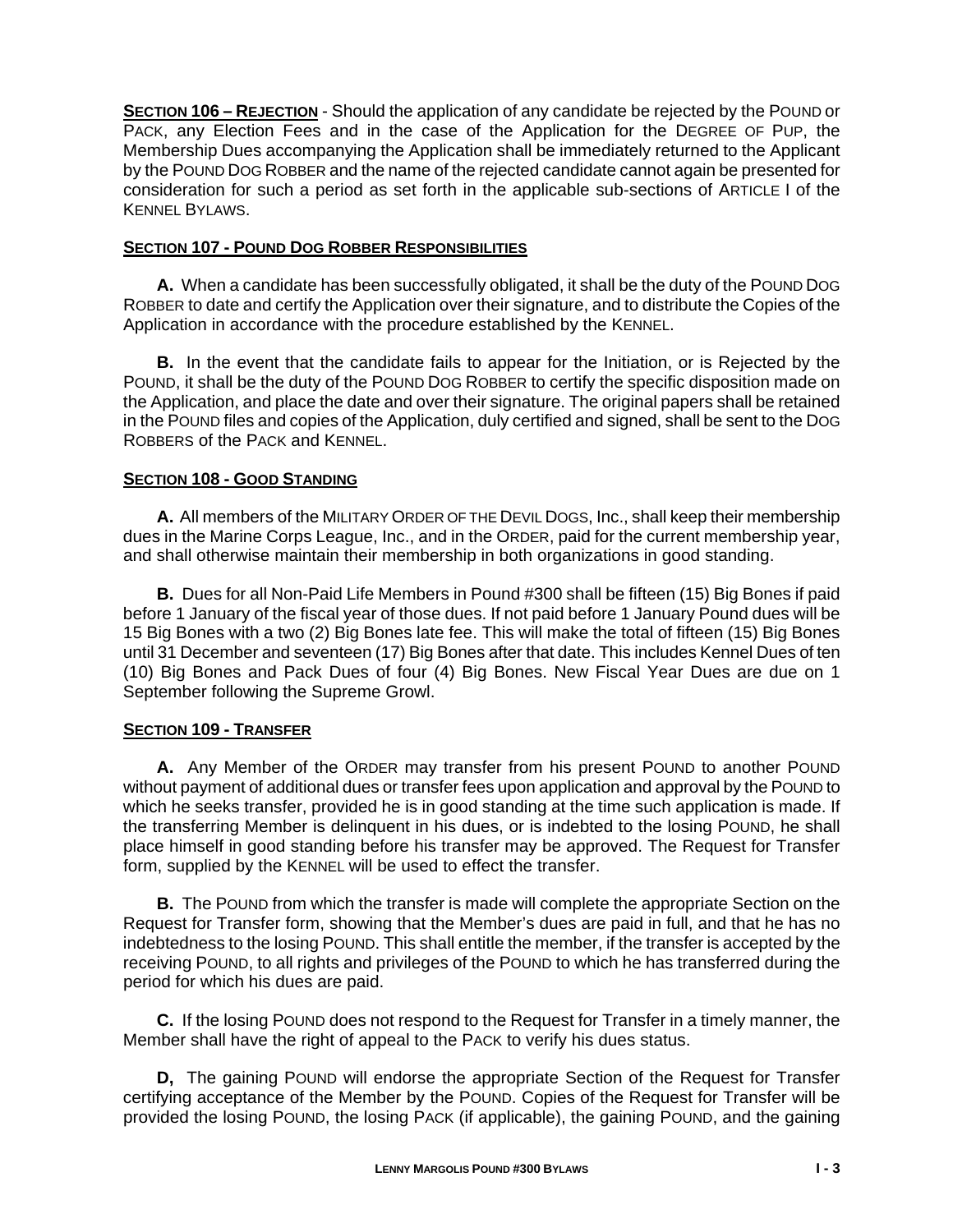PACK (if applicable). The Original will be forwarded to KENNEL Headquarters, via the regular channels, with a Transmittal that lists the Member(s) being transferred into the POUND.

#### **SECTION 110 - DELINQUENCY**

**A.** Any member of the ORDER who does not have their membership dues in the ORDER paid for the current fiscal year by the first day of the sixth month following the first day of the fiscal year shall be deemed delinquent.

**B.** Should the delinquency extend beyond the last day of the SUPREME GROWL OF THE KENNEL, they shall be dropped from the rolls for non-payment of membership dues.

**SECTION 111 – REINSTATEMENT** - Any Member of the ORDER who has been dropped from the membership rolls of the ORDER for the non-payment of dues may apply to reinstate their membership at the Degree held at the time they were dropped from the rolls by complying with the procedures set forth in ARTICLE I of the KENNEL BYLAWS

#### **SECTION 112 - REMOVING INELIGIBLES**

**A.** Any Member of the ORDER may be required to prove eligibility at any time. Should it be determined after careful investigation that the member has obtained membership in the ORDER in violation of any part of Section101 or 106 of ARTICLE I of the KENNEL BYLAWS, or any other proven misrepresentation, their name shall be removed from the rolls of the ORDER by the UNIT DOG ROBBER having jurisdiction over their membership immediately, with notification of such action being sent to the DOG ROBBER of his superior or junior jurisdiction

**B.** The POUND DOG ROBBER shall keep a permanent alphabetical file of such removals from their POUND for future record and reference, and shall forward such information to the WORTHY PACK DOG ROBBER and the HONORABLE KENNEL DOG ROBBER. No person whose name has been removed from the rolls of the ORDER under the provisions of ARTICLE I of the KENNEL BYLAWS shall be again eligible for consideration for membership in this ORDER.

#### **SECTION 113- RIGHT OF APPEAL**

**A.** It shall be the right of any member of the ORDER to appeal, through channels, from the acts and decisions of any Unit and/or its officers, which appeal shall be first taken to the next higher authority.

**B.** The levels of authority shall be:

- **(1)** SIR POUND KEEPER
- **(2)** GROWL OF THE POUND
- **(3)** WORTHY PACK LEADER
- **(4)** GRAND GROWL OF THE PACK
- **(5)** HONORABLE CHIEF DEVIL DOG
- **(6)** HONORABLE KENNEL STAFF
- **(7)** SUPREME GROWL OF THE KENNEL

**C.** The acts and decisions of the SUPREME GROWL OF THE KENNEL shall be final and binding unless and until reversed or altered by any subsequent SUPREME GROWL OF THE KENNEL.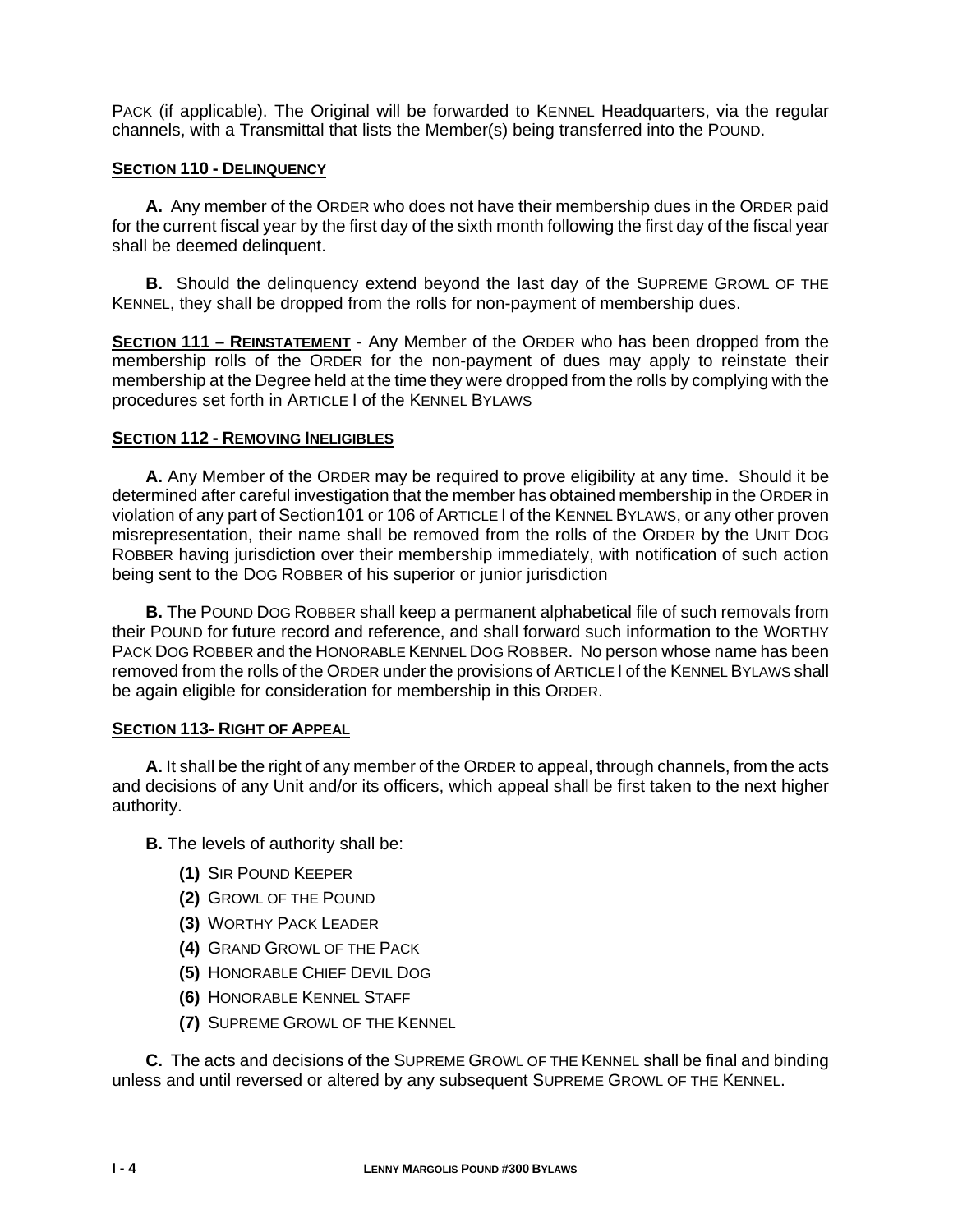#### **END OF ARTICLE I**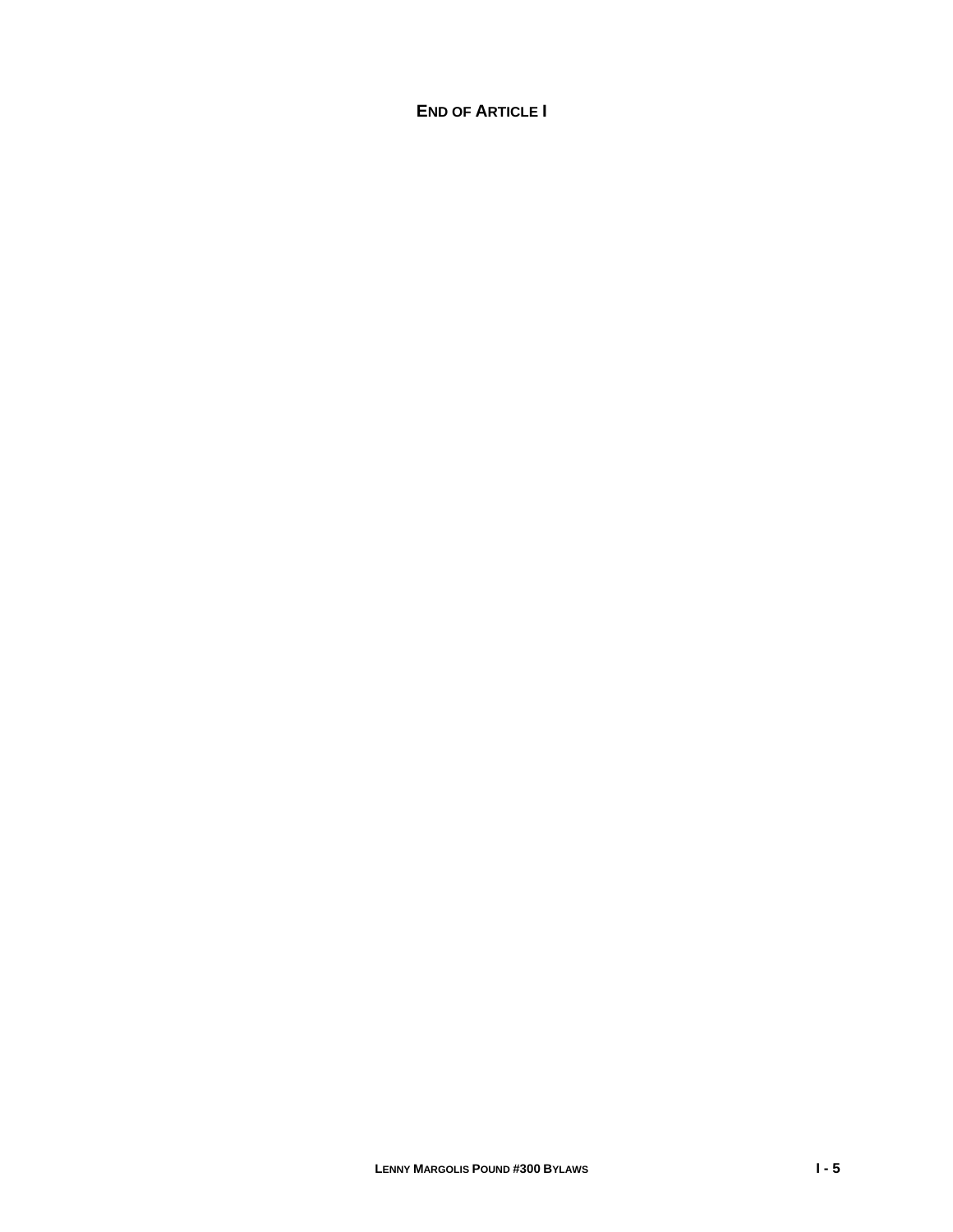## **ARTICLE II – LENNY MARGOLIS POUND #300**

#### **SECTION 201 - AUTHORITY OF THE LENNY MARGOLIS POUND #300**

 **A.** Having been formally instituted, presented with its Charter and its officers installed, this POUND shall be known as LENNY MARGOLIS POUND #300, and it is a functioning POUND in this ORDER. It shall have the full power and authority and be entitled to all the rights and privileges of a constituent unit of the ORDER.

 **B.** LENNY MARGOLIS POUND #300 shall have the sole right to determine the amount of membership dues to be assessed each member annually for the fiscal year, which membership dues shall include Membership Dues for the TENNESSEE PACK and the annual Membership Dues of the KENNEL. Membership Dues are for the full Membership Year and cannot be pro-rated except as provided in the KENNEL BYLAWS.

 **C.** LENNY MARGOLIS POUND #300 shall have the sole right to determine the amount of Election Fee to be paid for each candidate applying for initiation and obligation to the DEGREE OF PUP, which shall be used to apply toward the expenses of the Initiation.

 **D.** LENNY MARGOLIS POUND #300 shall have the right, power, and authority to initiate and obligate qualified applicants for the DEGREE OF PUP in this ORDER.

#### **SECTION 202 - GROWLS OF THE POUND - REGULAR, ANNUAL, SPECIAL & STAFF**

**A.** All assemblies of the LENNY MARGOLIS POUND #300 shall be officially known as the GROWL OF THE POUND. Normally, the GROWLS OF THE POUND shall be held on the first Tuesday of the months of August, November, February, and May. Deviation from this schedule may be made by the POUND KEEPER to avoid conflicts as they may occur.

**B.** The assembly place of the GROWL OF THE POUND shall be officially known as the POUND.

**C.** A GROWL OF THE POUND shall be considered a formal assemblage, empowered to consider motions and expend funds ONLY if the Holy Bible, Bone, and Charter are present. The American Flag is also required by ARTICLE XII of the KENNEL BYLAWS. Absence of any of these three (3) Sacred Articles or the American Flag shall render the assemblage an informal gathering.

**D.** Each POUND shall hold no less than four regular assemblies during any fiscal year, which assemblies shall be designated as GROWLS OF THE POUND. Special GROWLS OF THE POUND and GROWLS OF THE POUND STAFF may be called, within the guidelines and restrictions of ARTICLE II of the KENNEL BYLAWS.

 **E.** The first assembly shall be held during the three months following the month of the SUPREME GROWL OF THE KENNEL and shall be designated as the ANNUAL GROWL OF THE POUND. At the ANNUAL GROWL OF THE POUND the full order of business shall be called and acted upon, including the nomination, election and installation of Officers, and the outgoing officers shall make full and proper reports and accounting to the POUND. The Installation Report for the new officers shall be submitted to the HONORABLE KENNEL DOG ROBBER, via the WORTHY PACK DOG ROBBER with a copy sent to the VICE CHIEF DEVIL DOG of the Southeast Division, no later than the end of the month immediately following the GROWL.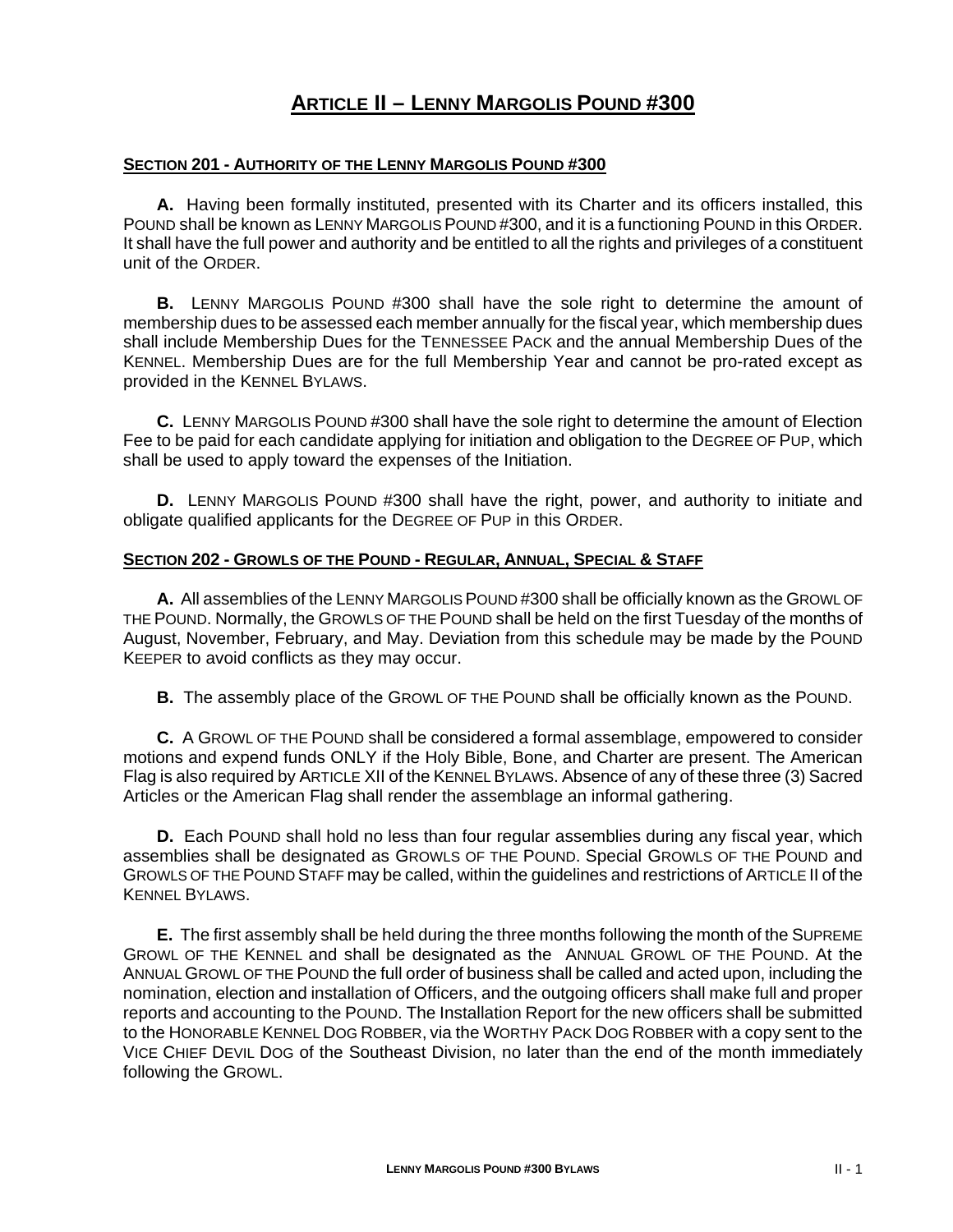**SECTION 203 – QUORUM** - A minimum of five (5) Members in good standing is required to be able to conduct Pound Business, in accordance with KENNEL BYLAWS. The POUND requires that three (3) of the members be POUND STAFF.

**SECTION 204 - CHARTER SURRENDER, SUSPENSION, OR REVOCATION - The CHARTER of the POUND may** be Surrendered, Suspended, or Revoked, but only with in the guidelines and restrictions of ARTICLE II of the KENNEL BYLAWS. Because of the seriousness of these actions, any consideration of such must be very deliberate, and must carefully remain within the stated guidelines and restrictions.

#### **SECTION 205 - ELIGIBILITY TO OFFICE**

**A.** All members of the Pound shall be eligible for election, or appointment, to any office in the Pound, SUBJECT, however, to the following limitations and restrictions.

**B.** The POUND KEEPER must have the DEGREE OF DEVIL DOG or PEDIGREED DEVIL DOG, with the DEGREE OF PEDIGREED DEVIL DOG being preferred.

**C.** It is preferable that the POUND DOG ROBBER has the DEGREE OF DEVIL DOG or PEDIGREED DEVIL DOG.

**D.** A PUP, having been a faithful PUP for at least one full calendar year, may be eligible for to hold an Appointive or Elective Office in the POUND, subject to the provisions of the KENNEL BYLAWS. (Article II, Section 208)

**E.** All officers must be currently paid up in membership dues in the Marine Corps League, Inc., and in the ORDER.

**F.** Any officer permitting their membership dues and good standing in the Marine Corps League, or in the ORDER, to lapse, shall forthwith surrender their office, and the office be declared vacant.

**G.** Normally, any nominee for any Elective Office must be present at the time their name is placed in nomination and shall accept the office, except for valid reasons. If the nominee cannot be present for valid reasons, all care must be taken to insure that they will accept the duties and responsibilities of the office, if elected.

#### **SECTION 206 - ELECTED AND APPOINTED POUND OFFICERS – POUND STAFF**

**A. ELECTED** - The Elective Offices of the POUND shall be the POUND KEEPER, SENIOR VICE POUND KEEPER, JUNIOR VICE POUND KEEPER, POUND SMART DOG, POUND DOG TRAINER, POUND POLICE DOG, and POUND MAD DOG.

**B. APPOINTED** - The Appointive Officers of the POUND shall be the POUND DOG ROBBER, POUND WATCH DOG and the POUND BARKING DOG and such other subordinate officers as the POUND KEEPER, in his discretion, may choose to appoint. It is preferable that the POUND KEEPER-ELECT makes all appointments immediately following the election so as to permit the installation of the Appointive Officers with the Elective Officers. The Appointive Officers shall serve only at the convenience and pleasure of the POUND KEEPER, and the Term of Office shall terminate simultaneously with that of the POUND KEEPER.

 **C. STAFF** - The POUND STAFF shall consist of all Elected Officers, together with the POUND DOG ROBBER, the POUND WATCH DOG and the POUND BARKING DOG. All PAST POUND KEEPERS shall be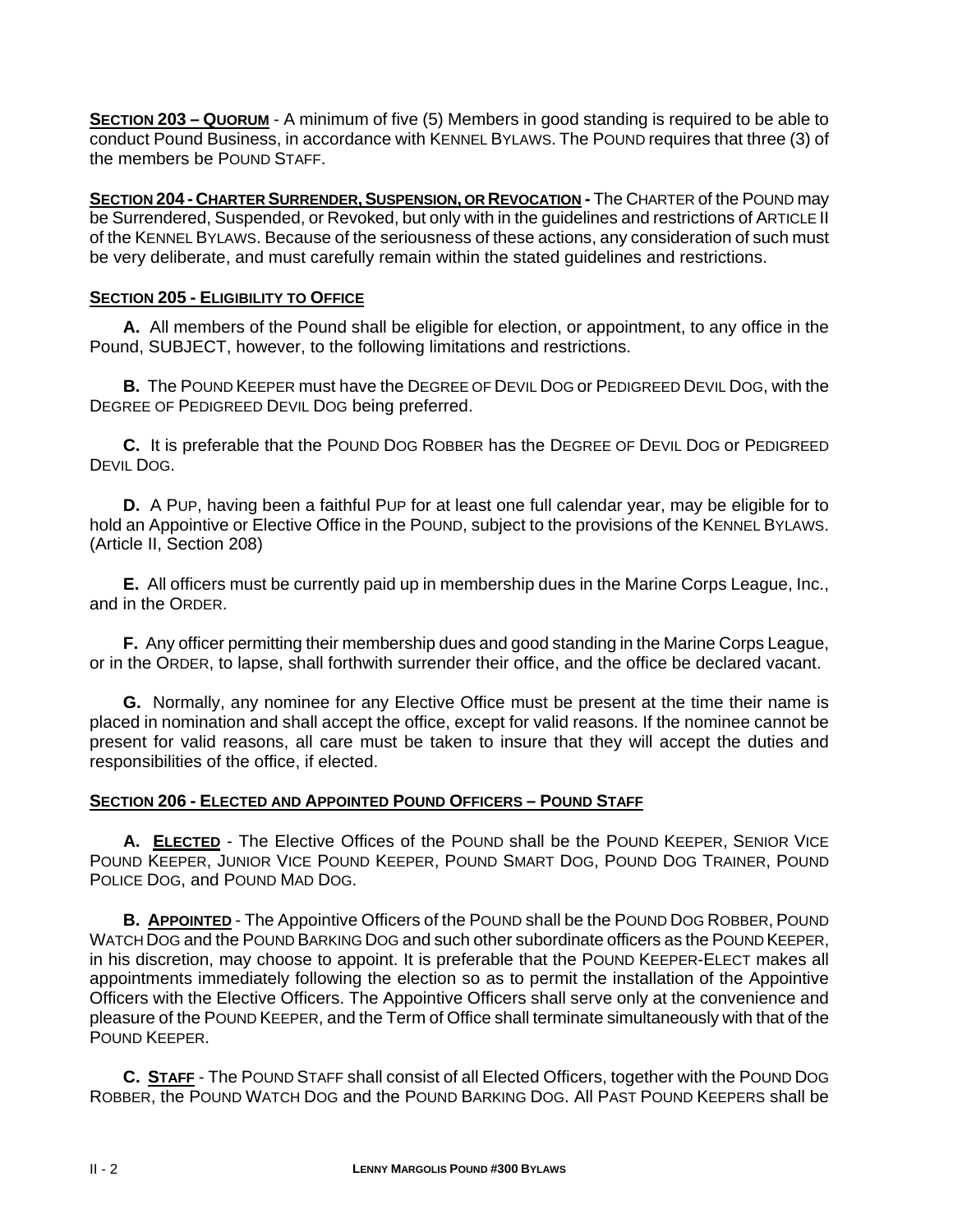ex-Officio members. The POUND STAFF, under the supervision of the POUND KEEPER, shall administer the business, execute the policies, and enforce the laws and regulations of the MILITARY ORDER OF DEVIL DOGS, the TENNESSEE PACK, and the POUND between GROWLS OF THE POUND.

**D. MINIMAL MEMBERSHIP** – With Pounds having minimal membership, the following officers must be chosen: POUND KEEPER, POUND DOG ROBBER, POUND SMART DOG, POUND DOG TRAINER, POUND POLICE DOG, POUND MAD DOG, and POUND WATCH DOG, with no objection to a member holding one additional office, exclusive of the POUND KEEPER, who shall be limited to that office alone

 **E - SUCCESSION IN OFFICE** - Pound Officers may succeed themselves in office for so many additional terms of office as they may be elected or appointed.

#### **SECTION 207 - ELECTION OF OFFICERS**

**A.** At the ANNUAL GROWL OF THE POUND the Officers of the Pound shall be nominated, elected and installed (See Section 202)

**B.** All nominations for Elective Office shall be from the floor.

- **C.** The Elective Officers shall be chosen by voting in accordance with Section 211.
- **D.** The ballot may be cast for the full slate of officers or may be cast for each office in sequence.

**E.** Should the Pound fail to nominate for any office, after the election of officers, the POUND KEEPER-ELECT shall appoint an **eligible** Member of the POUND to the office for which no nomination had been made.

**F**. The POUND POLICE DOG will permit no person to enter or leave the GROWL while the Pound Officers are being nominated and elected.

**SECTION 208 - DUTIES AND AUTHORITY OF POUND OFFICERS, TENURE** - THE AUTHORITY AND DUTIES OF ALL POUND OFFICERS SHALL BE COMPARABLE TO THOSE OF CORRESPONDING PACK AND KENNEL OFFICERS WITHIN THE SCOPE OF THEIR JURISDICTION AND SHALL INCLUDE THE TENURE OF OFFICE THEREIN SPECIFIED.

**SECTION 209 -PAST POUND OFFICERS** -APAST POUND OFFICER IS ONE WHO, HAVING BEEN ELECTED, OR APPOINTED, AND INSTALLED, HAS SERVED TO THE END OF THEIR FULL NORMAL TERM OR WHOSE TERM OF OFFICE IS TERMINATED BY DEATH.

#### **SECTION 210 - VACANCY IN OFFICE**

**A.** In case of any Elective or Appointive Office (except that of POUND KEEPER) being declared vacant during the current Term of Office, the Pound Keeper, with the approval of the Pound Staff, shall appoint promptly, a successor for the uncompleted term of office.

**B.** In case the vacant office is that of POUND KEEPER, the SENIOR VICE POUND KEEPER shall assume all of the title, rights and privileges of the office of POUND KEEPER for the uncompleted term thereof. The POUND shall immediately fill the office of SENIOR VICE POUND KEEPER by election.

**C.** In case the vacancy in the office of Pound Keeper occurs in a Pound not having a Senior Vice Pound Keeper, the Pound shall immediately fill the office of Pound Keeper by election.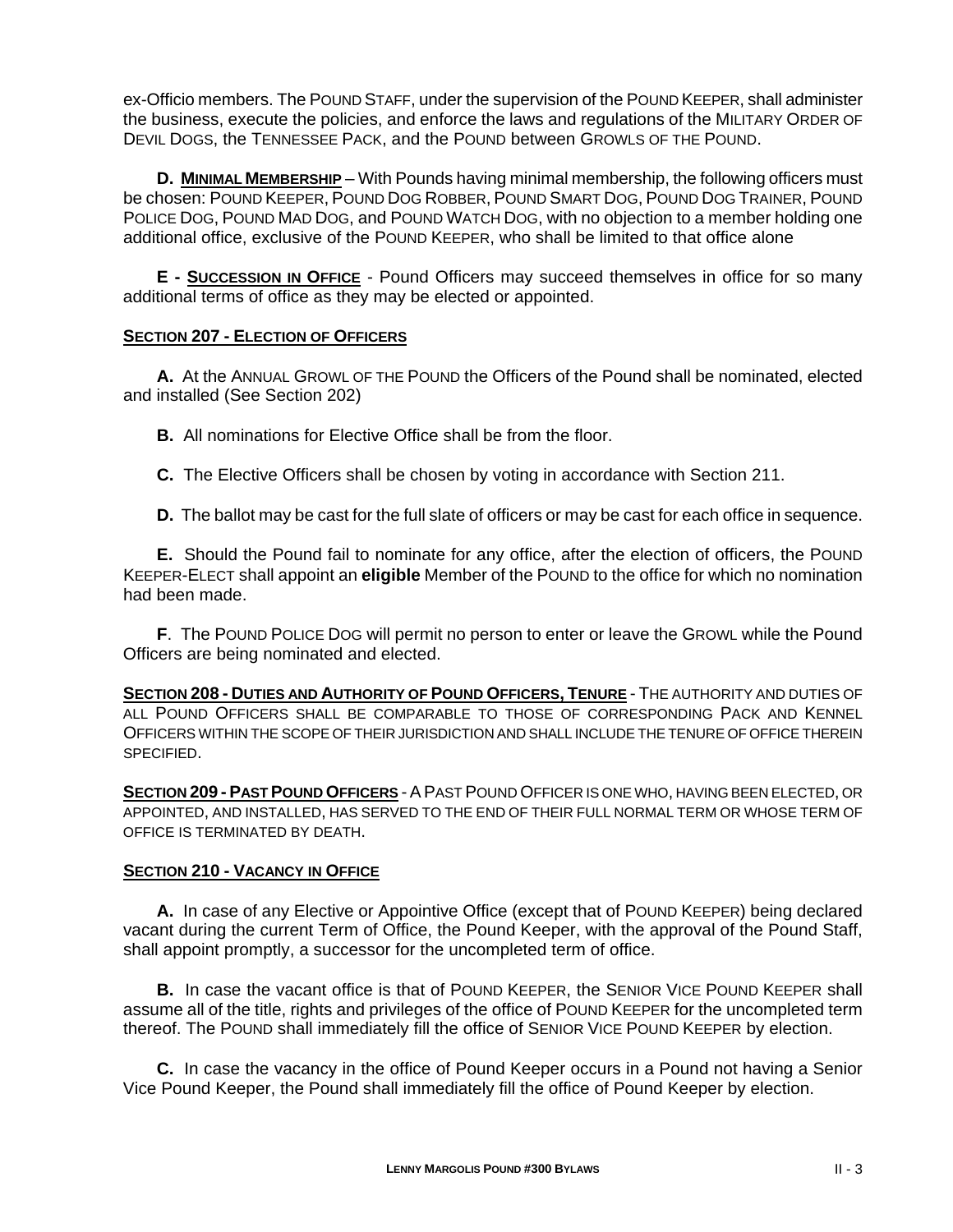**D.** Pound offices shall be declared vacant for any of the following reasons:

 **(1)** The Pound Officers permit themselves to become in arrears in their membership dues in the Marine Corps League or this Order; or lose their status as a member in good standing in the League or in this Order.

 **(2)** The Pound Officer absents themselves from two consecutive GROWLS OF THE POUND without valid reason.

**(3)** For any other just cause or reason.

#### **SECTION 211 – VOTING**

**A.** Each and every member of the POUND present at the GROWL and in good standing in the League and this ORDER shall have one vote.

**B.** Election of candidates for membership or for office shall be either by a show of hands or by secret ballot.

**C.** All other voting on POUND business shall be by voice vote.

**D.** Any two or more members present and eligible to vote may call for a secret ballot on any matter.

**E.** Elections for all contested offices will be decided upon by secret ballot.

#### **SECTION 212 - INITIATION**

**A.** Approved and qualified candidates for the DEGREE OF PUP may be initiated at any GROWL OF THE POUND.

**B.** Subject to the provisions of SECTION 416 (B), and SECTION 101 (F), only a properly chartered and functioning POUND shall have the authority to confer the DEGREE OF PUP.

#### **SECTION 213 - CERTIFICATION**

**A.** The POUND DOG ROBBER shall, no less than thirty (30) days prior to the GROWL OF THE PACK, at which initiation and obligation of candidates will be held, certify to the WORTHY PACK DOG ROBBER the names of all qualified candidates from the POUND who are eligible for initiation and obligation to the higher Degree

**B.** Within the period of thirty (30) days after the initiation and obligation of the candidates, the WORTHY PACK DOG ROBBER shall report to the respective POUND DOG ROBBER the disposition made of the application(s).

 **C.** In the case of a PUP or DEVIL DOG seeking to Advance to a higher Degree at the SUPREME GROWL OF THE KENNEL, the POUND DOG ROBBER makes certification to the HONORABLE KENNEL DOG ROBBER via the WORTHY PACK DOG ROBBER in accordance with ARTICLE IV, SECTION 416 of the KENNEL BYLAWS. The Applications for candidates for the Degree of PEDIGREED DEVIL DOG **must** be approved by the WORTHY PACK DOG ROBBER, in accordance with ARTICLE VI, SECTION 604 of the KENNEL BYLAWS.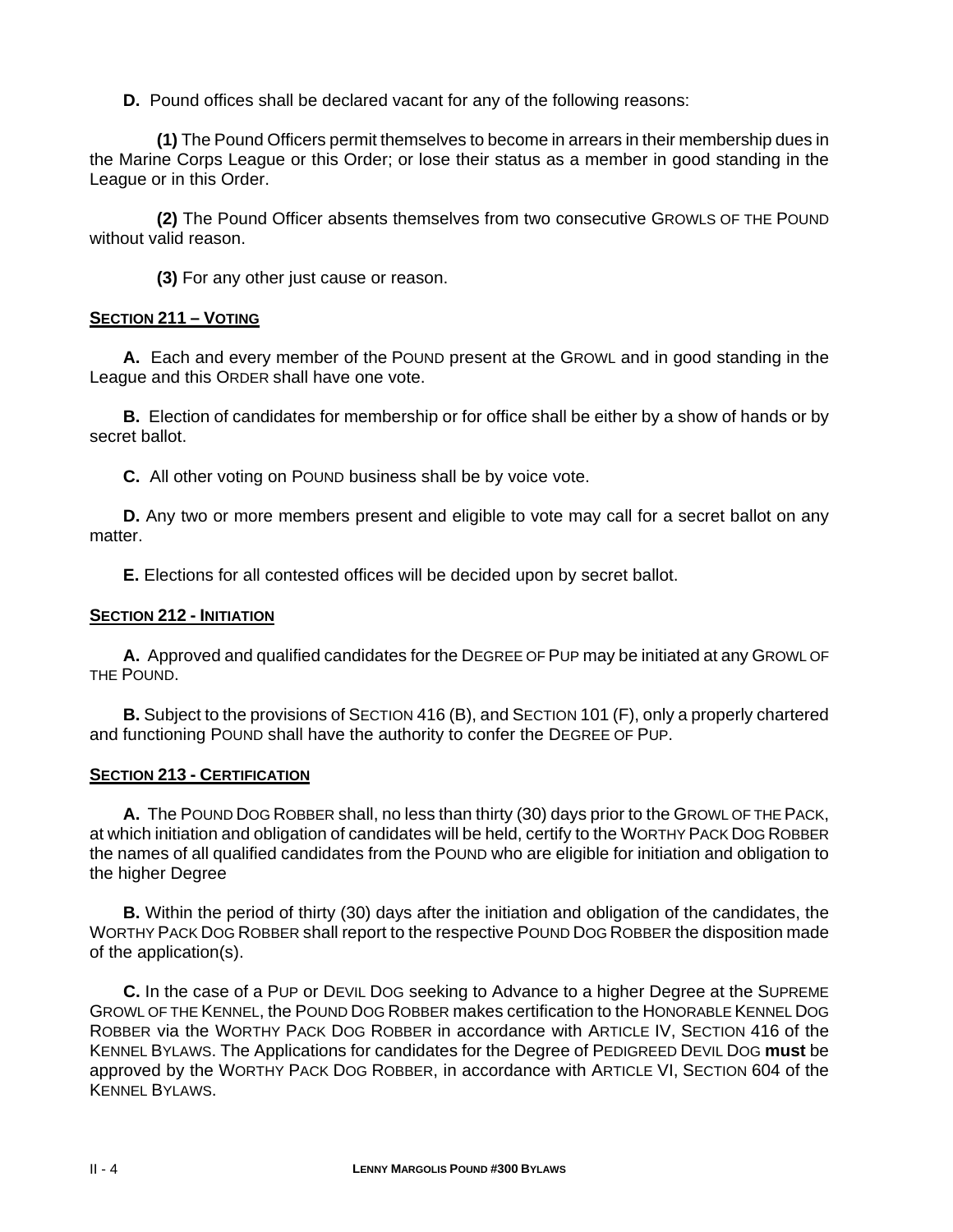**SECTION 214 - ACTS OF THE POUND** - In all the acts, actions and activities of the POUND, it shall abide by and conform to these BYLAWS, the BYLAWS OF THE TENNESSEE PACK, the CONSTITUTION, BYLAWS and RITUAL of the MILITARY ORDER OF THE DEVIL DOGS, and the BYLAWS and ADMINISTRATIVE PROCEDURES and other such rules and regulations of the MARINE CORPS LEAGUE.

**SECTION 215 – POUND DEFAULT** - If LENNY MARGOLIS POUND #300 is in default as defined by the KENNEL BYLAWS, no DOG of the POUND may serve as a KENNEL or PACK OFFICER. Notification of any POUND without an Installation Report must appear in the Spring Edition of the *WOOF-O-GRAM*.

**Section 216 - Order of Business** - The normal Order of Business for any GROWL OF THE POUND shall be:

- **A.** Opening Ceremony
- **B.** Roll Call of Officers
- **C.** Reading or Publishing Minutes (Scratchings) of the previous Growl(s)
- **D.** Memorial Services
- **E.** Unfinished Business; Officers and Committee Reports, Other Unfinished Business.
- **F.** New Business; Resolutions, Other New Business, Nomination, Election and Installation of officers
- **G. #** Initiation of Candidates to Degree of PUP
- **H. #** Obligation of Candidates to Degree of PUP
- **I. \***Good of the Order, Including Announcement of next Growl
- **J.** Closing Ceremony

**#** Initiation and Obligation of candidates shall be under the jurisdiction of the retiring Pound Keeper and Staff.

**\*** At the discretion of the POUND KEEPER, a recess of the GROWL may be called before the order of Business, "Nomination, Election, and Installation of Officers" and/or before the Order of Business, "Good of the Order."

The Order of Business of any special GROWL OF THE POUND or any GROWL OF THE POUND STAFF may be called up for attention and action at the next ensuing regular GROWL OF THE POUND under the Order of Business, "Reading or Publishing of Minutes (Scratchings) of Previous Growl(s).

#### **End of Article II**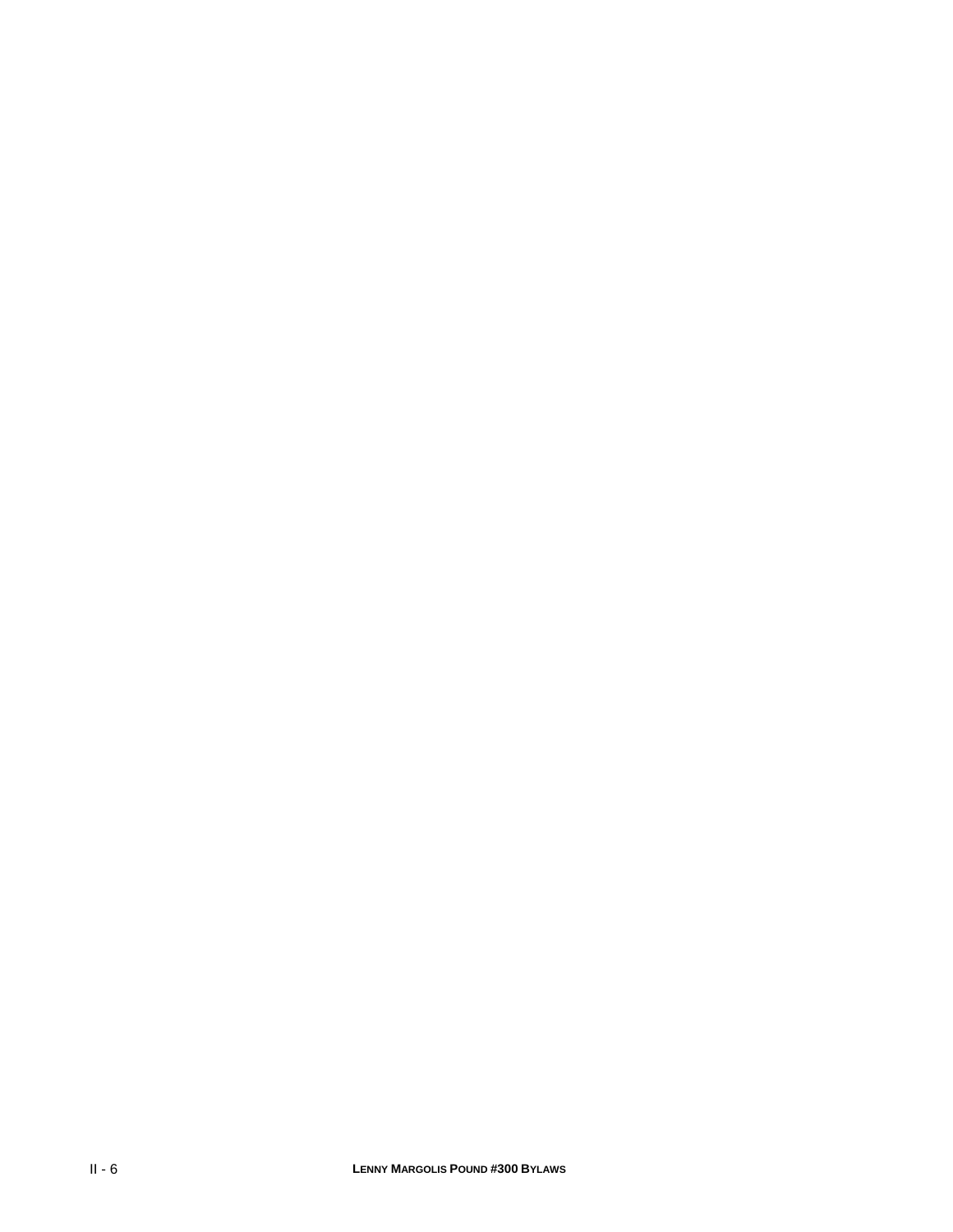# **ARTICLE III - AWARDS**

**SECTION 300 – GENERAL** - The LENNY MARGOLIS POUND #300 shall encourage all Members of the ORDER to support and participate not only in their POUND activities, but also in the activities of their Detachment and their Community. This encouragement shall consist of timely recognition of exceptional accomplishments in the form of Awards presented by the POUND. In addition, individual Members may be nominated for appropriate KENNEL and PACK Awards.

#### **SECTION 301 – KENNEL AWARDS**

 **A.** Several Awards are available from the KENNEL for individual Members of the LENNY MARGOLIS POUND #300 as well as Awards for the POUND itself. When making a recommendation for one of these Awards, care should be taken to insure that the guidelines contained in the KENNEL BYLAWS are followed.

 **B. KENNEL DOG OF THE YEAR** – The KENNEL DOG OF THE YEAR is the highest award presented annually within the MILITARY ORDER OF THE DEVIL DOGS. A candidate shall be a PEDIGREED DEVIL DOG, and normally ONLY the POUND may make nominations for KENNEL DOG OF THE YEAR. The POUND will submit their nomination for KENNEL DOG OF THE YEAR directly to the HONORABLE KENNEL DOG ROBBER in accordance with the Guidelines established in ARTICLE IV of the KENNEL BYLAWS. One (1) nomination per POUND per year is permitted.

#### **Section 302 – TENNESSEE PACK DOG OF THE YEAR**

**A. QUALIFICATIONS AND/OR ELIGIBILITY -** A proposed candidate for TENNESSEE PACK DOG OF THE YEAR shall be a PEDIGREED DEVIL DOG or DEVIL DOG of integrity, high principles, and one who has contributed to the Order, and must be in good standing in the POUND, PACK, and KENNEL. POUNDs may set their own criteria for the selection process within the POUND; however, that criteria shall not be in conflict or inconsistent with the PACK's criteria. The PACK will only accept one (1) nomination per Pound per year is permitted.

**B. LETTERS OF NOMINATION FOR PACK DOG OF THE YEAR -** Letters of Nomination for TENNESSEE PACK DOG OF THE YEAR shall be handled and submitted in accordance with the TENNESSEE PACK BYLAWS. (TENNESSEE PACK Bylaws, Article IV, Section 402) Following the judging, the Letters of Nomination will be returned to the respective POUND.

#### **SECTION 303 – LENNY MARGOLIS POUND #300 DOG OF THE YEAR**

 **A. QUALIFICATIONS AND/OR ELIGIBILITY -** A proposed candidate for the LENNY MARGOLIS POUND #300 DOG OF THE YEAR shall be a PEDIGREED DEVIL DOG, DEVIL DOG, or PUP of integrity, high principles, and one who has contributed to the Order, and must be in good standing in the POUND, PACK, and KENNEL.

 **B. SELECTION -** The LENNY MARGOLIS POUND #300 POUND DOG OF THE YEAR Committee will be composed of all members of the POUND who are former recipients. The committee will choose the new POUND DOG OF THE YEAR from written nominations received from members of the POUND. The Chair of this committee shall be the Junior POUND DOG OF THE YEAR. Discussion should be held strictly to the work performed of the Dog so nominated. The likes or dislikes of any Dog nominated shall not be discussed, tolerated or allowed at anytime, only discussion should be the activities of the Pound the Dog participated in. No discussion about the working and/or discussions of this Committee will be public at anytime, punishable by discipline.

 C**. TIME AND PLACE OF AWARDS** – The LENNY MARGOLIS POUND #300 POUND DOG OF THE YEAR Award shall normally be presented by the incumbent POUND DOG OF THE YEAR, or by another PAST POUND DOG OF THE YEAR at the ANNUAL GROWL OF THE POUND.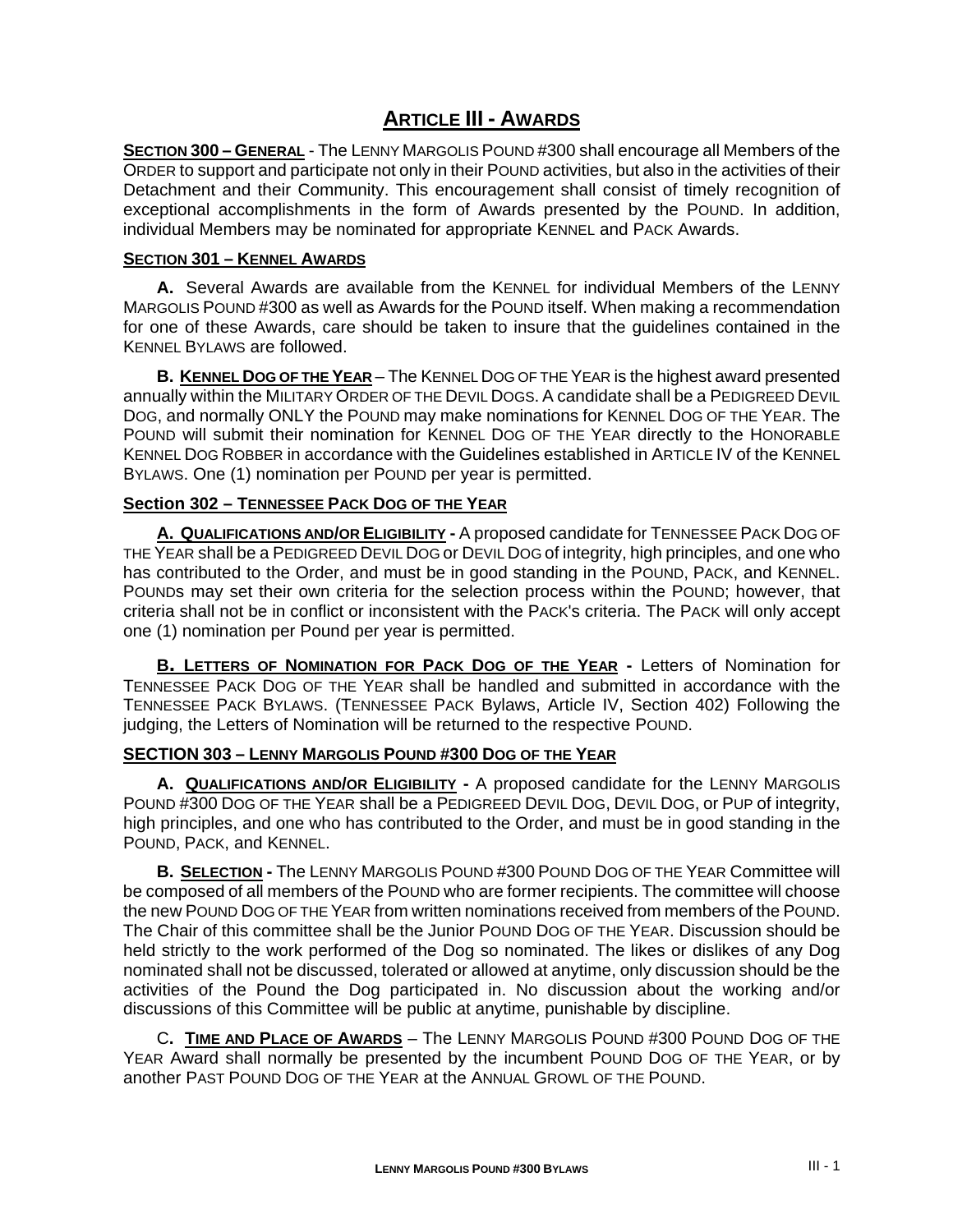**SECTION 304** – **EXCEPTIONS** - In the event that a POUND fails to submit a nomination for any level of the DOG OF THE YEAR Awards, but the POUND has a qualified nominee, any three (3) PEDIGREED DEVIL DOGS, themselves in good standing, may submit a Nomination, following the guidelines of Article IV, Section 417 of the MODD Bylaws and Article IV of the TENNESSEE PACK Bylaws.

**SECTION 305 – ADDITIONAL AWARDS -** All members of the LENNY MARGOLIS POUND #300 shall insure that they familiarize themselves with all KENNEL and PACK Awards that are available. They will further insure, in so far as possible, that all eligible Members of LENNY MARGOLIS POUND #300 are recognized for their contributions to the success and growth of the POUND by utilizing existing KENNEL and PACK Awards to the maximum extent, and will create other suitable awards within the POUND to recognize Members for their contributions.

**End of Article III**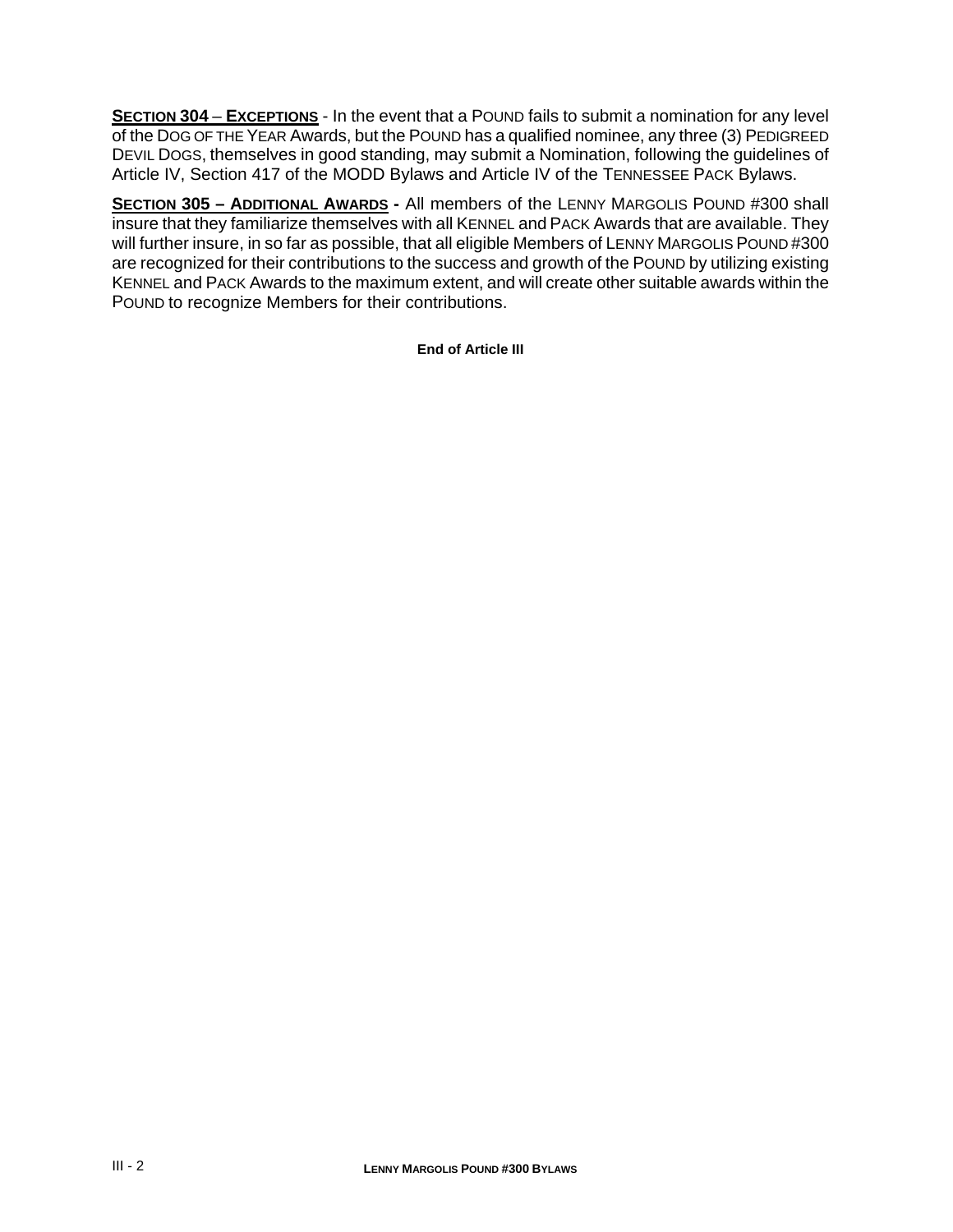# **ARTICLE IV - FISCAL AND FINANCE**

**SECTION 401 - FISCAL YEAR AND MEMBERSHIP YEAR** - The Fiscal Year of the MILITARY ORDER OF THE DEVIL DOGS is for the same time and identical to the Fiscal year of the Marine Corps League. However, the ORDER utilizes a Membership Year that begins the month after the SUPREME GROWL OF THE KENNEL. Currently, this starts at 1 September and ends on the following 31 August. Membership dues are payable in accordance with the KENNEL BYLAWS.

**SECTION 402 – FISCAL OFFICERS AND BONDING** – In accordance with SECTION 1202 of the KENNEL BYLAWS, all designated Fiscal Officers in the PACK are covered by a blanket bond maintained by the KENNEL. All disbursements will require the signatures of one of the designated Fiscal Officers. The designated Fiscal Officers of this LENNY MARGOLIS POUND #300 are the:

- **A.** SIR POUND KEEPER
- **B.** SIR POUND DOG ROBBER
- **C.** SIR SENIOR VICE POUND KEEPER
- **D.** SIR JUNIOR PAST POUND KEEPER

#### **SECTION 403 - REVENUE**

**A**. The revenue of this ORDER shall derive from the collection of membership dues, election fees, and from such other sources as may be approved by the SUPREME GROWL of the KENNEL, the administration of the KENNEL STAFF, the GRAND GROWL of the PACK, the PACK STAFF, the GROWL of the POUND, or the POUND STAFF.

**B. LIMITATION**: The Pound shall be limited to the spending of not over seventy-five per cent (75%) of all monies received during its administration and including monies received from the previous administration and that at least twenty-five per cent (25%) of such gross receipts shall be turned over to the new administration each year. Funds that are collected at the POUND for the PACK and KENNEL are not counted in the gross receipts. (Passport Fees and Annual Dues) Monies allocated to support scholarships or other charitable activities must be identified separately in the account and are excluded from the limitation.

**C**. **ADMINISTRATIVE EXPENSES**: The SIR POUND KEEPER and the SIR POUND DOG ROBBER shall be reimbursed for normal administrative expenses incurred in the performance of their duties. The expenses to be covered will be for telephone, postage, copying, and supplies. Payment will be made upon submission of an expense voucher, and if it is not included in the POUND Budget, it shall be subject to the approval of the POUND BOARD OF TRUSTEES or the POUND Board of Auditors.

#### **SECTION 404 - ELECTION FEES AND MEMBERSHIP DUES**

**A**. The POUND shall fix the amount to be charged for any Election Fees and the Annual Membership Dues at the ANNUAL GROWL of the POUND. The Annual Membership Dues shall include the Annual Membership Dues of the PACK and the KENNEL. Any increase in Membership Dues in the POUND shall be effective starting with the Membership Year following such passage. Increases in the PACK and KENNEL Dues shall be subject to the provisions of the PACK and KENNEL Bylaws, respectively.

**B**. ARTICLE V, SECTION 503, PARAGRAPH H of the MODD BYLAWS provides that only ½ of KENNEL Dues are due for new Pups initiated on or after 1 March of each year. In this case, normally ½ of the KENNEL Dues for the remainder of the current Membership Year, and the full KENNEL, PACK and POUND dues for the following Membership Year are due at the time of initiation.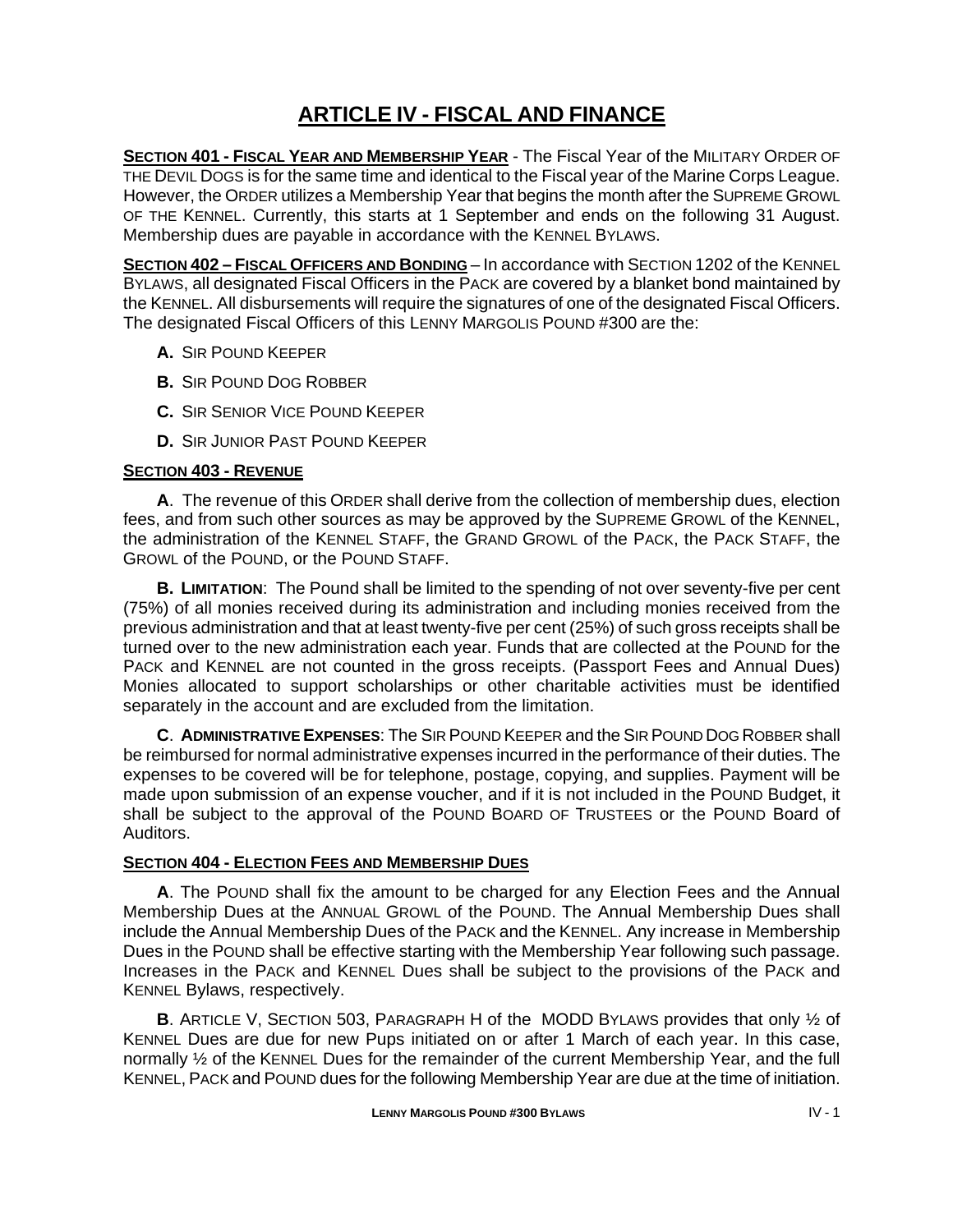C**.** Election Fees will include the cost of the required Devil Dog items, i. e. Dog Tag, Dog Collar, Cap Patch, etc, that are appropriate for the Degree sought by the candidate. These items will be issued to the individual following the Obligation.

#### **SECTION 405 - FORWARDING MEMBERSHIP DUES**

**A.** After collecting the appropriate Annual Membership Dues and obtaining current Marine Corps League Membership Numbers, the POUND DOG ROBBER, shall promptly forward all PACK and KENNEL Membership Dues together with pertinent Marine Corps League Membership Numbers, on KENNEL Membership Dues Transmittal Forms to the WORTHY PACK DOG ROBBER, with separate checks for the PACK and KENNEL Dues.

**B.** Paid Life Membership Dues shall be submitted on Membership Dues Transmittal Forms separate from regular renewing members in the Order. Date of entry into the Marine Corps League Membership shall be stated thereon, as well as the Marine Corps League Paid Life Membership Number, issued by National Headquarters of the League. A check(s) for the full amount of the Paid Life Membership Dues for each Paid Life Member in the Order will accompany each Paid Life Member so transmitted.

**SECTION 406 – POUND BUDGET** - The SIR POUND KEEPER shall appoint a Budget Committee to provide a reasonable working budget for the POUND, based on the expected revenue of the POUND. This proposed POUND Budget would be presented to the Membership in the ANNUAL GROWL OF THE POUND for consideration and approval. In between GROWLS OF THE POUND, the FISCAL OFFICERS may make adjustments in the POUND Budget to compensate for changes in the obligated requirements of the POUND. Such adjustments are not expected to exceed the total expenditures in the approved POUND Budget, unless there are binding obligations that must be covered. All adjustments to the POUND Budget will be reported in writing as expeditiously as possible.

**SECTION 407 - ADDITIONAL AUTHORITY TO OBLIGATE FUNDS - Specific POUND Officers may be** granted limited authority to obligate POUND Funds for a specific purpose without a requirement for an approval for each action. (An example so such an authorization would be for the SIR DOG TRAINER to be able to respond to Members or the immediate family of a Member who is sick or deceased.) This authority, when granted, will automatically expire at the following ANNUAL GROWL OF THE POUND, and must be renewed to remain in force.

#### **Section 408 - POUND BOARD OF AUDITORS**

**A**. The POUND Board of Auditors shall be composed of three (3) Members of the POUND who all hold the Degree of PEDIGREED DEVIL DOG, with SIR PAST POUND KEEPERS being preferred. The senior member shall be the chair.

**B**. It shall be the duty of the POUND Board of Auditors to audit the books and records of the SIR DOG ROBBER, and any other account that collects or disburses funds for the POUND at the ANNUAL GROWL of the POUND. They will make an inventory of all POUND property; and will render a report to the ANNUAL GROWL of the POUND.

**SECTION 409 - LIMITATIONS** – Except as may be provided in these BYLAWS, no Officer or individual Member of the Lenny Margolis Pound #300 shall have the authority to financially obligate the POUND in any way without the specific authority of the GROWL OF THE POUND.

**SECTION 410 – ADDITIONAL FISCAL MATTERS** – In all other Fiscal matters, the POUND shall be guided by the PACK and KENNEL BYLAWS

**END OF ARTICLE IV**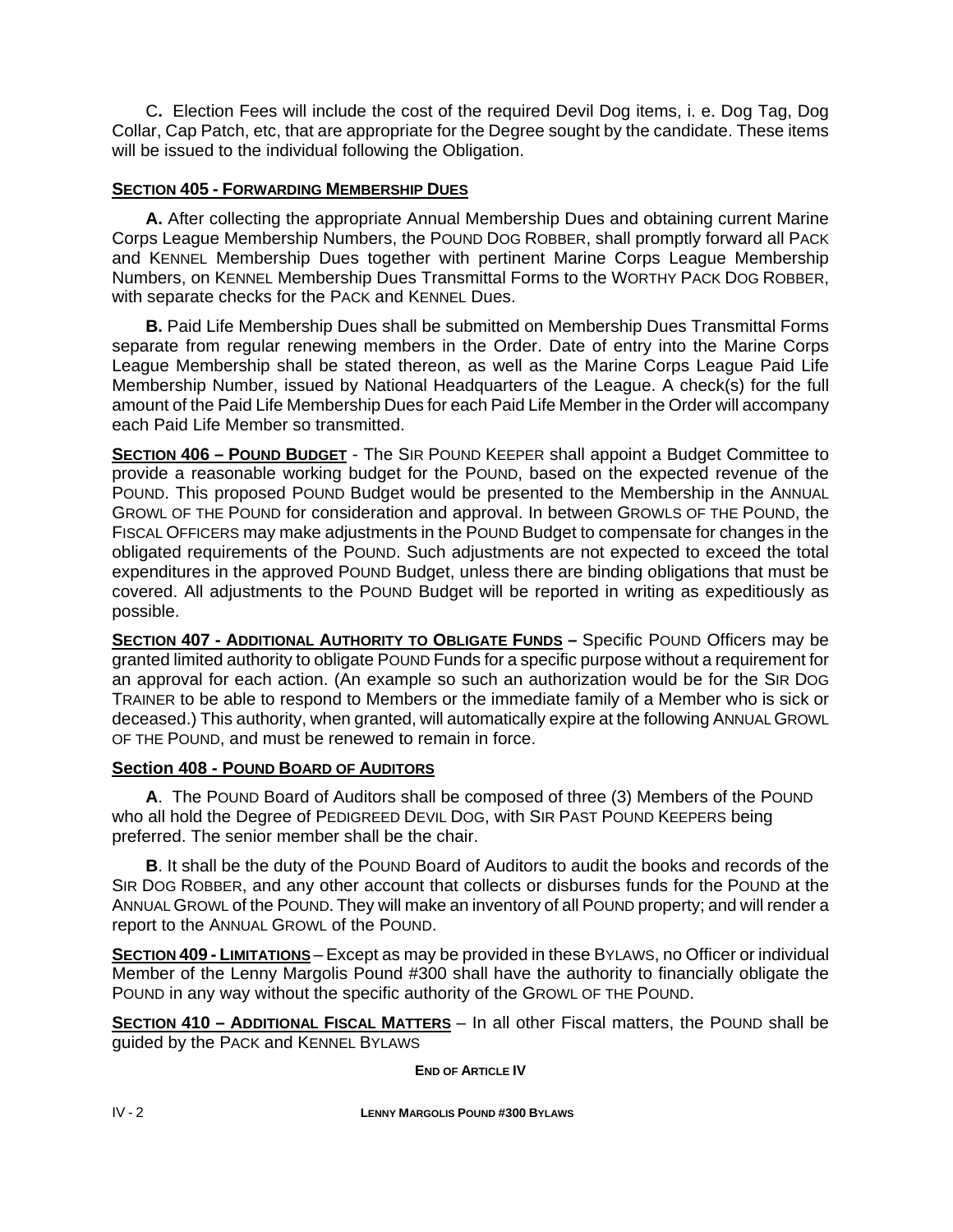# **ARTICLE V - GENERAL**

**SECTION 501 – INITIATIONS** – The LENNY MARGOLIS POUND #300 shall conform to the provisions of ARTICLE VI of the KENNEL BYLAWS in the Initiation of Candidates and Members to the various Degrees of Membership within the ORDER.

**SECTION 502 – UNIFORMS** – The LENNY MARGOLIS POUND #300 shall utilize the provisions of ARTICLE VII of the KENNEL BYLAWS in all matters concerning Uniforms within the ORDER.

**SECTION 503 – REPORTS** – The LENNY MARGOLIS POUND #300 shall adhere to the requirements of ARTICLE VIII of the KENNEL BYLAWS in the preparation and submission of Reports.

**SECTION 504 – INSTALLING OFFICERS** – The LENNY MARGOLIS POUND #300 shall utilize the provisions of ARTICLE IX of the KENNEL BYLAWS in the selection and designation of Installing Officers.

**SECTION 505 – DISCIPLINE** – The LENNY MARGOLIS POUND #300 shall strictly adhere to the provisions of ARTICLE X of the KENNEL BYLAWS in all matters concerning Discipline within the ORDER.

**SECTION 506 – POLICY** – The LENNY MARGOLIS POUND #300 shall insure that all its Members understand and adhere to the Policies concerning Commitments, Marine Corps League Policies, Marine Corps League Business, Outside Political Activity, Support of the Marine Corps League, Loyalty, Sacred Articles, Outside Organizations, and the Ritual as specified in ARTICLE XI of the KENNEL BYLAWS in the Initiation of Candidates and Members to the various Degrees of Membership within the ORDER.

**SECTION 507 – OTHER CONSIDERATIONS** – In all other considerations of matters not specified in these BYLAWS, the LENNY MARGOLIS POUND #300 shall utilize the TENNESSEE PACK and KENNEL BYLAWS for guidance. In the event that a conflict is found between these BYLAWS and the TENNESSEE PACK or KENNEL BYLAWS, the KENNEL BYLAWS and then the TENNESSEE PACK BYLAWS shall take precedence until the GROWL OF THE POUND can resolve the conflict.

**SECTION 508 – PRIOR ENACTMENTS** – There being no existing prior BYLAWS for the LENNY MARGOLIS POUND #300, these BYLAWS shall supersede and replace all prior acts of the LENNY MARGOLIS POUND #300.

**SECTION 509 – EFFECTIVE DATE** – These BYLAWS of the LENNY MARGOLIS POUND #300 shall become effective on immediately following the close of the GROWL OF THE POUND at which they were enacted, and with the approval of the WORTHY PACK SMART DOG, whichever occurs later.

**SECTION 510 – DISTRIBUTION** – A copy of these BYLAWS of the LENNY MARGOLIS POUND #300 will be distributed to all members of the LENNY MARGOLIS POUND #300 STAFF, the WORTHY PACK SMART DOG and to the HONORABLE KENNEL SMART DOG by regular mail upon becoming effective. All future enactments of the LENNY MARGOLIS POUND #300, which revise, amend, or repeal any portion of these BYLAWS will be distributed in the same manner upon becoming effective.

**SECTION 511 – DISSOLUTION** – In the event of the dissolution of final liquidation of the LENNY MARGOLIS POUND #300, any remaining assets shall be distributed in accordance with the KENNEL BYLAWS, and otherwise as determined by the LENNY MARGOLIS POUND#300 STAFF, in the exercise of its discretion. In no case may any part of such net assets inure to the benefit of any individual Member of person.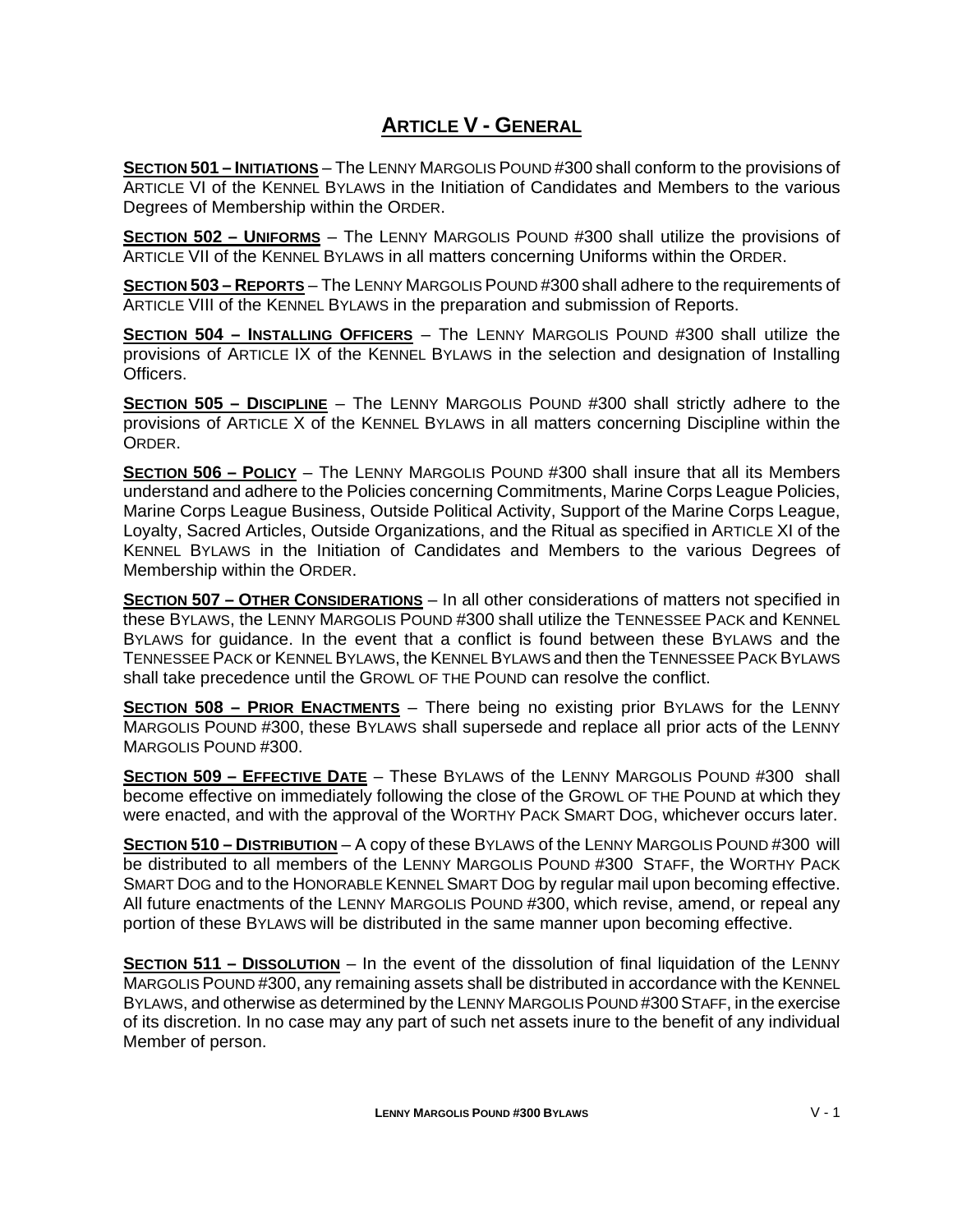**SECTION 512 – FINES** - No fines at LENNY MARGOLIS POUND #300 shall be in violation of the KENNEL BYLAWS or guidelines. Each infraction in the POUND shall be one (1) bone with a maximum of two (2) big bone for a single infraction. This means the same Dog can be fined again for other infractions or disruptions at another time in the Growl.

**SECTION 513 – ADDITIONAL PASSPORT FEES** - Any member that fails to attend a regular and/or annual assembly of the POUND will be assessed one (1) big bone which will be remitted to the KENNEL at least twice a year by the POUND DOG ROBBER as part of the POUND'S Passport Fund. The Passport Fee will be charged at the next Growl the member attends and is not cumulative for missed growls.

**End of Article V**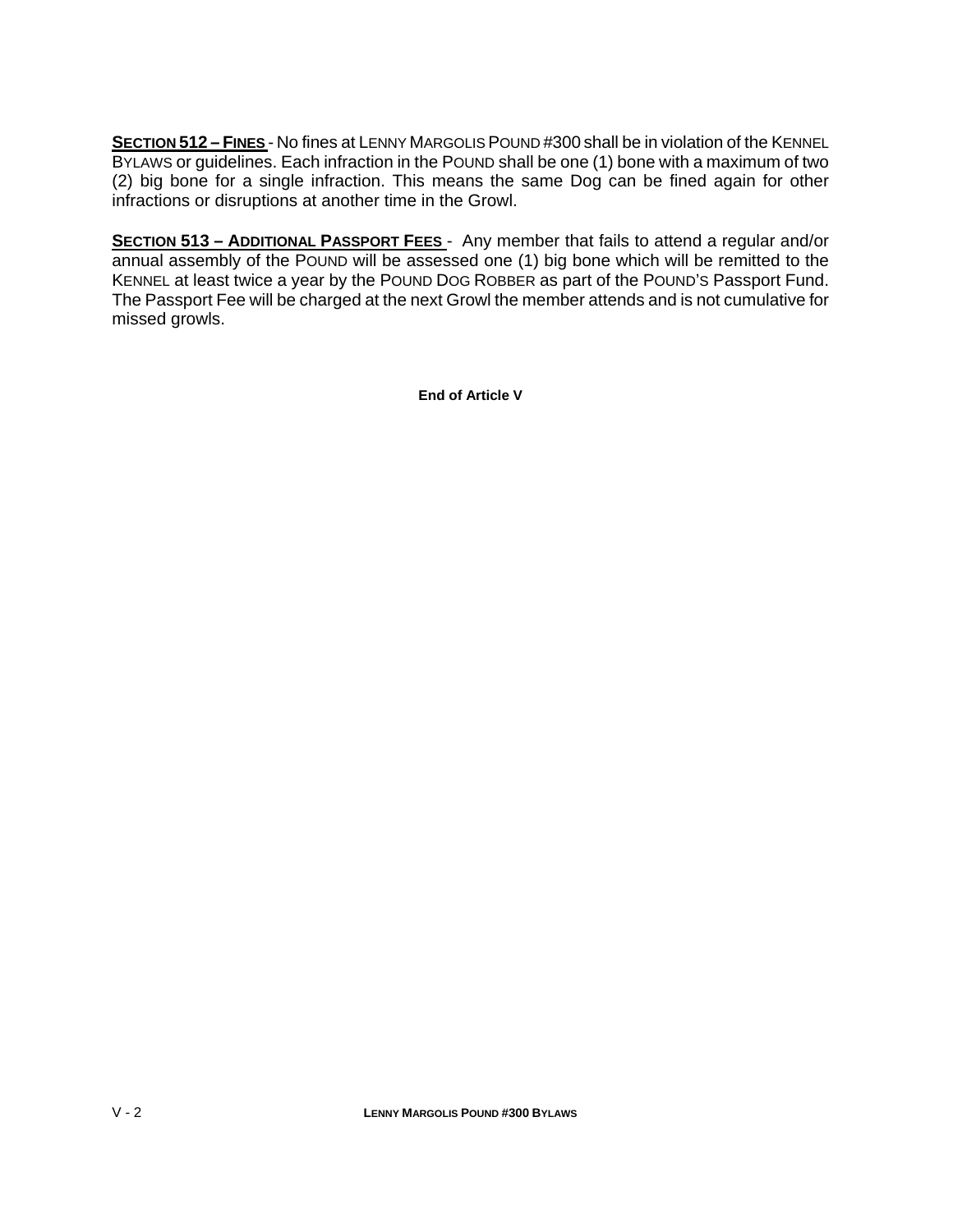### **ARTICLE VI – AMENDING THE BYLAWS**

#### **SECTION 601 - BYLAWS, METHOD OF AMENDING**

**A.** The LENNY MARGOLIS POUND #300 BYLAWS may be amended only at the ANNUAL GROWL OF THE POUND. Individual Members of the LENNY MARGOLIS POUND #300 may submit proposals to revise, repeal, or amend the LENNY MARGOLIS POUND #300 BYLAWS. To do so, they shall submit their proposals in typewritten or legible printed form to the SIR POUND SMART DOG no later than the 1st of the month prior to the ANNUAL GROWL OF THE POUND. All proposals must contain the identity of the submitter and must reference the ARTICLES, SECTIONS, and Paragraphs to be revised, repealed, or amended otherwise, they will not be considered. The SIR POUND SMART DOG will propagate the proposals without comment by distributing copies of all Members of the POUND present at the GROWL, and will ensure that all other Members of the POUND are advised of such proposal(s).

**B**. Proposals will not be enacted and become effective until the second regular GROWL OF THE POUND following the GROWL OF THE POUND at which they are initially proposed.

 C**.** Once proposals have been approved and enacted by the POUND, the resulting amendments will not go into effect until the WORTHY PACK SMART DOG reviews and approves them, in accordance with the TENNESSEE PACK BYLAWS

**End of Article VI** 

**END OF THE BYLAWS OF THE LENNY MARGOLIS POUND #300 TENNESSEE PACK MILITARY ORDER OF THE DEVIL DOGS**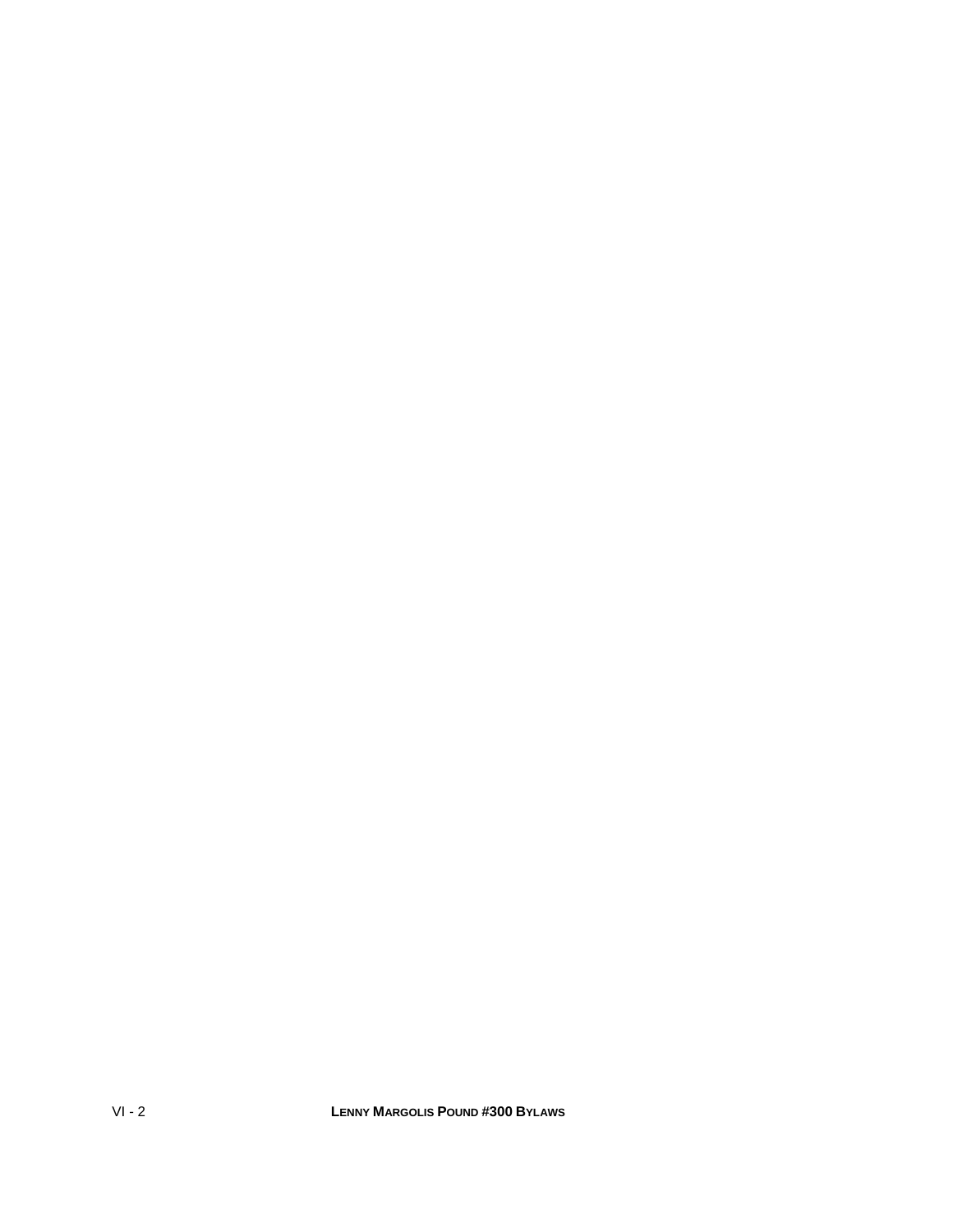# **MILITARY ORDER OF THE DEVIL DOGS AWARDS**

**(Medals and Ribbons listed in order of precedence)** 

| Medal<br>Ribbon                                           | Kennel Dog of the Year (See Section 417 of the MODD Bylaws) (See Note 1 & Note 4)<br>This is the most prestigious award given by the Order<br>Bronze Cross on Gold Ribbon with small Devil Dog affixed<br>Gold with small Devil Dog affixed                                                                                                     |
|-----------------------------------------------------------|-------------------------------------------------------------------------------------------------------------------------------------------------------------------------------------------------------------------------------------------------------------------------------------------------------------------------------------------------|
| <b>Ribbon</b>                                             | <b>Chief Devil Dog's Meritorious Commendation (Individual)</b><br>(See Note 1)<br>Awarded for exceptionally meritorious service to the Kennel.<br>Red, with narrow Green Stripe in Center, flanked by two Gold Stripes.<br><b>Awarded by</b> Chief Devil Dog<br><b>Recommended by</b> Chief Devil Dog<br>Kennel Staff member to Chief Devil Dog |
| <b>Medal</b><br>Ribbon                                    | Pack Dog of the Year (See Section 417 of the MODD Bylaws) (See Note 1)<br>Bronze Cross on Red Ribbon with small Devil Dog affixed<br>Red with small Devil Dog affixed                                                                                                                                                                           |
| <b>Ribbon</b><br><b>Awarded by Pack Leader</b>            | <b>Pack Leader's Meritorious Commendation (Individual)</b><br>(See Note 1)<br>Awarded for exceptionally meritorious service to the Pack.<br>Green, with narrow Red Stripe in center, flanked by two Gold Stripes                                                                                                                                |
| <b>Medal</b><br>Ribbon                                    | <b>Pound Dog of the Year</b> (See Section 417 of the MODD Bylaws) (See Note 1)<br>Bronze Cross on Black Ribbon with small Devil Dog affixed<br>Black with small Devil Dog affixed                                                                                                                                                               |
| Ribbon                                                    | <b>Pound Keeper's Meritorious Commendation (Individual)</b><br>(See Note 1)<br>Awarded for exceptionally meritorious service to the Pound.<br>Wide Gold Center flanked by narrow Blue, White and Red. Stripes<br>(Outboard to Inboard on both sides)<br><b>Awarded by</b> Pound Keeper                                                          |
| <b>Past Chief Devil Dog Medal -</b><br>Medal<br>Ribbon    | (See Note 2)<br>Bronze Cross on White Ribbon with Gold, Red, Black Stripes in the center<br>White with Gold, Red, Black Stripes in the center (ordered to wearer's right)<br>Awarded to Chief Devils Dogs upon completion of a Term of Office                                                                                                   |
| Past Pack Leader Medal -<br><b>Medal</b><br><b>Ribbon</b> | (See Note 2)<br>Bronze Cross on Ribbon with wide Gold Center Stripe<br>Red with wide Gold Center Stripe.<br>Awarded to Pack Leaders upon completion of a Term of Office                                                                                                                                                                         |
| <u>Past Pound Keeper Medal -</u>                          | (See Note 2)                                                                                                                                                                                                                                                                                                                                    |
| <b>Medal</b><br><b>Ribbon</b>                             | Bronze Cross on Ribbon with equal Red, Gold and Black stripes.<br>Red, Gold and Black stripes (worn with Red to wearer's right)<br>Awarded to Pound Keepers upon completion of a Term of Office                                                                                                                                                 |

**Enclosure (1)**